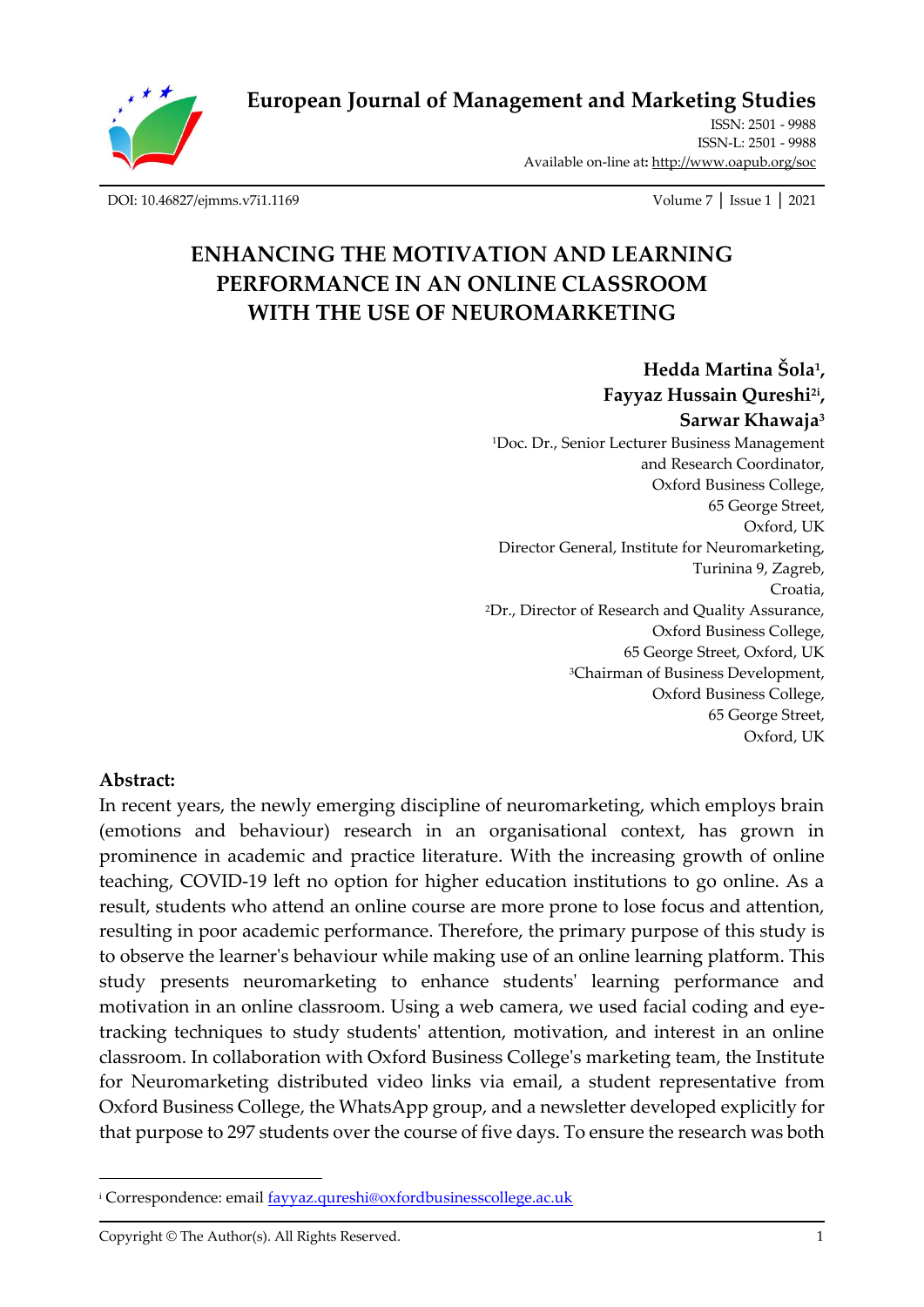realistic and feasible, the instructors in the videos were different, and students were randomly allocated to one video link lasting 90 seconds (n=142) and a second one lasting 10 minutes (n=155). An online platform for self-service called Tobii Sticky was used to measure facial coding and eye-tracking. During the 90-second online lecture, participants' gaze behaviour was tracked overtime to gather data on their attention distribution, and emotions were evaluated using facial coding. In contrast, the 10-minute film looked at emotional involvement. The findings show that students lose their listening focus when no supporting visual material or virtual board is used, even during a brief presentation. Furthermore, when they are exposed to a single shareable piece of content for longer than 5.24 minutes, their motivation and mood decline; however, when new shareable material or a class activity is introduced, their motivation and mood rise.

### **JEL**: I20; I21

**Keywords:** neuromarketing, facial coding, eye-tracking, motivation, learning performance, online classroom

### **1. Introduction**

Since the COVID-19, higher education is highly dependent on online learning for students. The reasons for the expansion of online learning in recent years are varied but include increased accessibility, advances in communication technologies, increased demand for 'flexible' online or distant learning and the need for institutions to remain competitive by offering students a variety of learning platforms (Skordis-Worrall et al., 2015). More recently, the Covid-19 pandemic forced higher education institutions in the UK and worldwide to urgently suspend face-to-face teaching and replace it with online learning (Adedoyin & Soykan, 2020, Qureshi et al., 2020).

Therefore, it is imperative to consider all the parameters affecting students' motivation and learning performance in online classrooms. The main problem with online learning is a lack of functional group and individual monitoring of how students react mentally and emotionally to the presented material. Effective monitoring and meaningful communication are prerequisites of successful online learning performance (Ferguson & DeFelice, 2010). By addressing this problem, the online learning process can be advanced in several ways. Each student's interest can be measured, and the required changes to the teaching material can be made to better engage the student with effective communication during the online lecture. In this article, we aim to provide insight into how online learners' motivation and learning performance can be analysed and enhanced using neuromarketing. Improving learners' self-regulation, motivation and interaction with their educational experiences is a key concern in online learning. Our study investigates the methods of neuromarketing that can be used during online learning in order to improve students' engagement.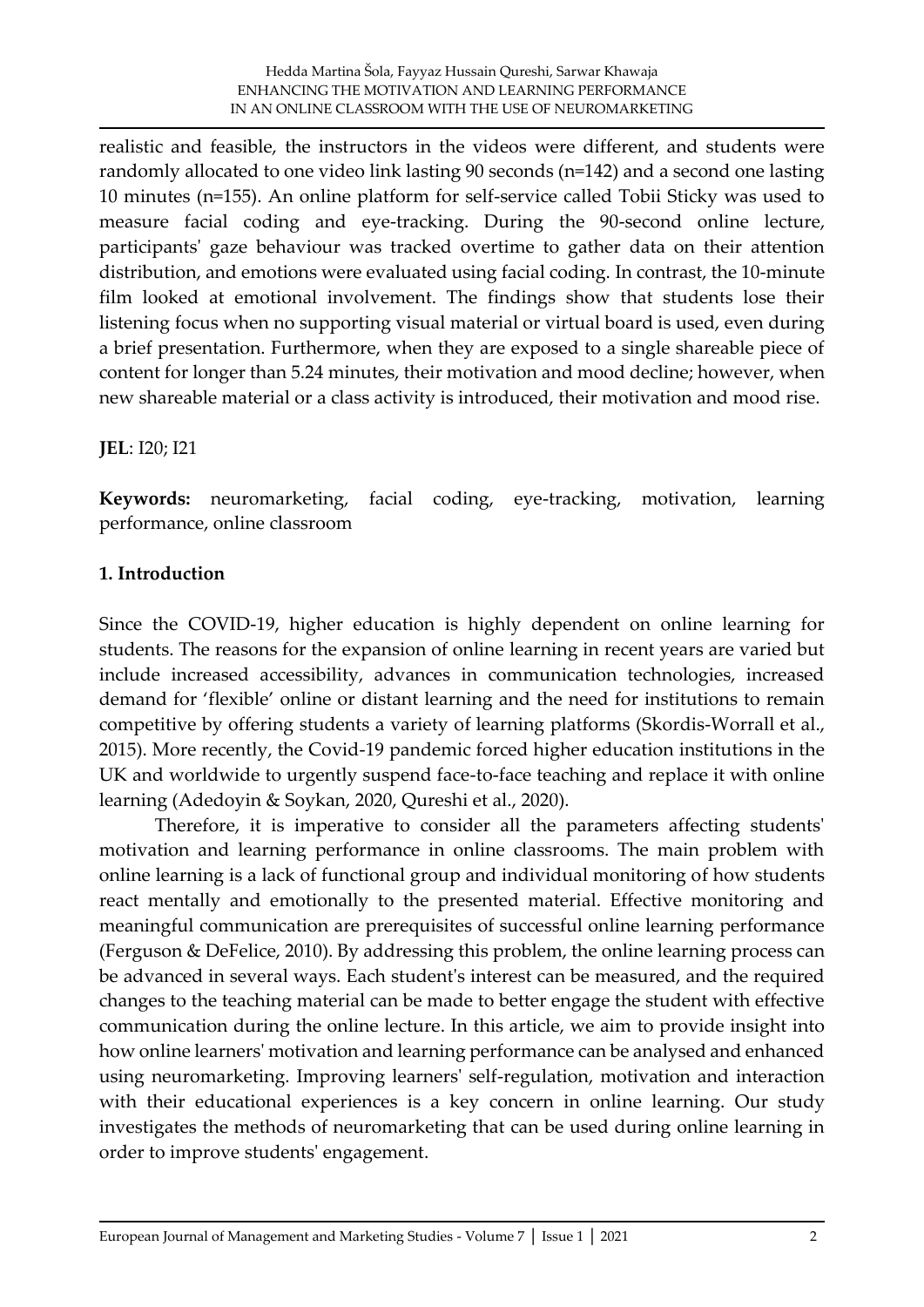The measurement of neural and physiological signals to gain insight into learners' decisions, motivation, learning, and preferences is referred to as 'neuromarketing' (Lee et al., 2007). The most common method used in neuromarketing is physiological tracking, which includes facial coding and eye movement measurements (eye-tracking) (Lee et al., 2007). The information in an online classroom is primarily available in the fen text and videos (Sungkur et al., 2016). In addition, online students engage in various educational activities, such as attending online meetings, watching video lectures, writing, taking notes and online notes e tests and reading. Learners exhibit varying degrees of involvement when participating in these educational activities, including boredom, annoyance, delight, neutrality and uncertainty. Therefore, it is critical for online teachers to accurately and efficiently detect their online students' engagement status in order to provide customised pedagogical support through interventions (Dewan et al., 2019).

Learner participation has been a critical topic in the education literature since the 1980s, and the issue of participation is particularly relevant to online learning (Bento & Schuster, 2003; Davies & Graff, 2005; Olofsson, 2007; Vonderwell & Zachariach, 2005). Concerns about high drop-out rates in online courses may have sparked this curiosity. In addition, improving learners' motivation and performance by using eye-tracking and facial coding in an online classroom has been acknowledged by many researchers (Rothkrantz, 2016).

Students' learning in the online classroom is affected by many factors, including communication, emotional engagement, content coverage, students/teacher co-attention, motivation, learning preference and students' interest in the online classroom. Therefore, we conducted neuromarketing research to understand students' motivation and learning performance in the classroom. We perform this research on the following primary research question:

How can Neuromarketing enhance the Motivation and Learning Performance of students in an online classroom?

To answer the question, we conducted neuromarketing research involving students at Oxford Business College, U.K., by using facial coding and eye-tracking. We approach this question from three different perspectives: *teacher* (how many students follow the teacher), *perceptual* (following the teacher's deictic acts) and *conceptual* (following the teacher's discourse). For this research, we use neuroscience technologies, such as facial emotional analysis and eye-tracking, where we capture the students/teacher co-attention, student motivation, student learning performance and student interest. The research was conducted using the participant's web camera and neuromarketing software to capture emotions, attention and motivation. The recording uses a virtual guide (a set of images followed by instructions) assisting the participant in his or her participation in the experiment. The participant was instructed to make sure that no other individuals were present for the duration of the experiment. All participant information was treated in the strictest confidence and data collected from the research were treated in line with standard practice and compliance with UK GDPR (General Data Protection Regulation).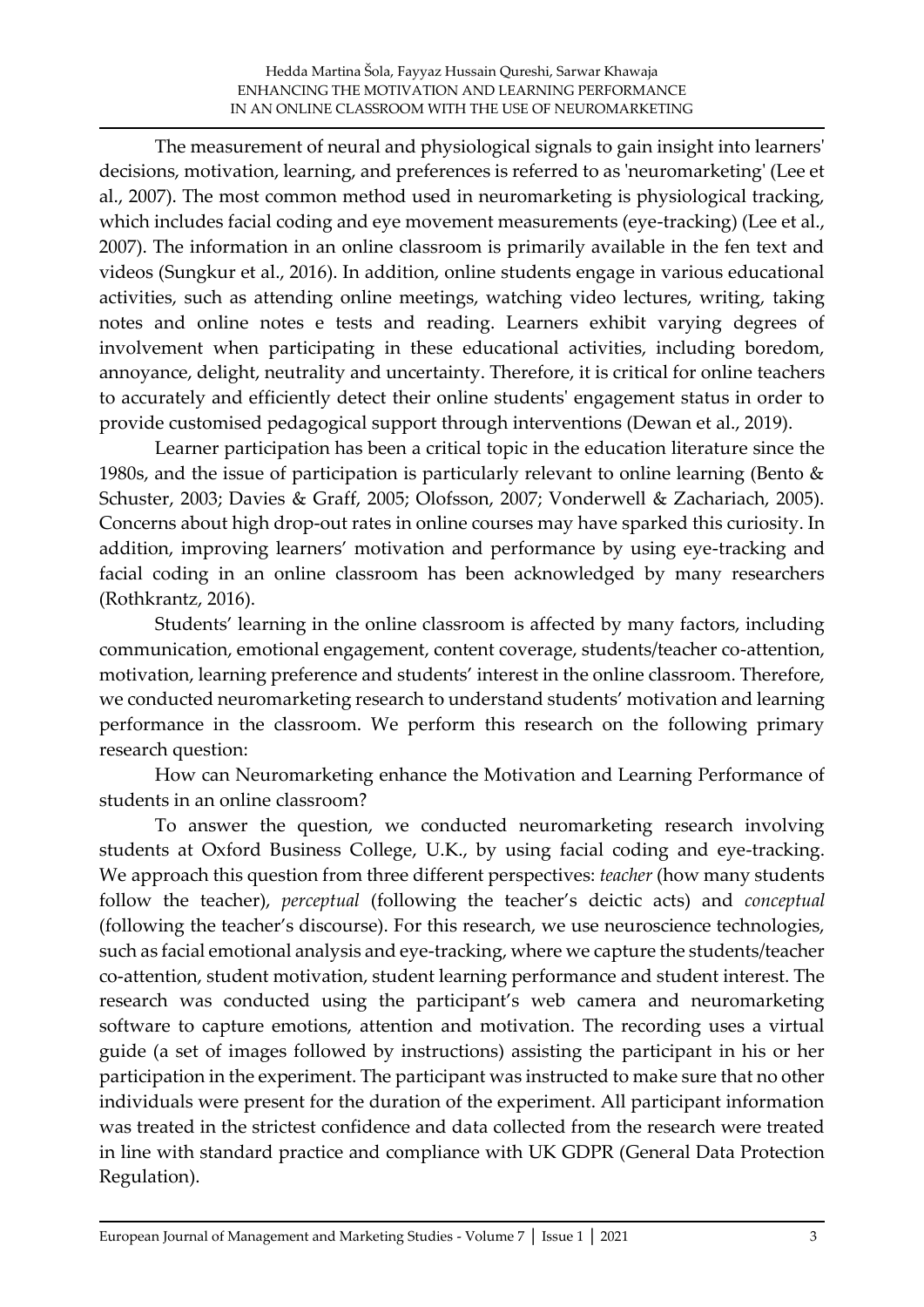#### **2. Online learning from complex visual content**

Learners face many issues when learning virtually in an online classroom. Retention is a serious issue (Glazier, 2016) and can be categorised as one of the most important flaws of the open online learning movement.

Massive Open Online Courses (MOOCs) have proliferated since their appearance in 2008 and continue to have a prominent presence in the higher education industry (Johnson et al, 2015; **Sharples et al., 2014**).

Robal et al., (2018) report that only 15% of students who start a Massive Open Online Course go on to successfully complete it (Jordan, 2015b). In contrast, the retention rate of students attending traditional (face-to-face) university courses is usually over 80% (Atchley et al., 2013).

The online retention rate is between 10% and 35% is lower than the in-person retention rate (e.g., Patterson and McFadden, 2009; Stover 2005; Terry, 2001).

Students fail for various reasons, for example, their inability of the students to selfregulate (Robal et al., 2018).

Attention loss may be more common in online learning environments. Risko et al. (2012) used three one-hour video recorded lectures on various subjects (psychology, economics and classics) to study this effect. They reported the attention-loss frequency of the participants to be about 43%. A strong negative association was also reported to exist between the test results and attention loss. While watching video lectures, Loh et al. (2016) made use of various probes in order to test learners' loss of attention and, as a consequence, discovered that a positive association exists between media multitasking behaviour and the learners' loss of attention (average frequency of 32%). This led to the conclusion that, by minimising the loss of attention in online learning, we can ultimately improve learning outcomes effectively based on this significant loss of the attention frequencies of the students. Colliot & Jamet (2018) investigated how introducing a teacher's video to an online learning module affected students' learning experiences.

Our research aims to observe the learner's behaviour while making use of an online learning platform. We used these observations to create a framework that can quantify the learner's performance depending upon his/her behaviour and tailor the instructional content to their specific needs. Eye tracking, which is a collection of methods used to make useful observations and capture learners' eye movements, is used in ergonomics, psycholinguistics, psychology, e-learning, advertising and pre-testing to assess the positions and movements of the learners' eyes. El Haddioui & Khaldi (2012) studied the use of such technologies, which allow us to perform eye-tracking to monitor as well as analyse learners' emotions and behaviours while using an e-learning platform. These parameters of emotion and behaviour consist of several factors, which have to be assessed, such as concentration, tension, tiredness, relaxation, and capacity for problemsolving.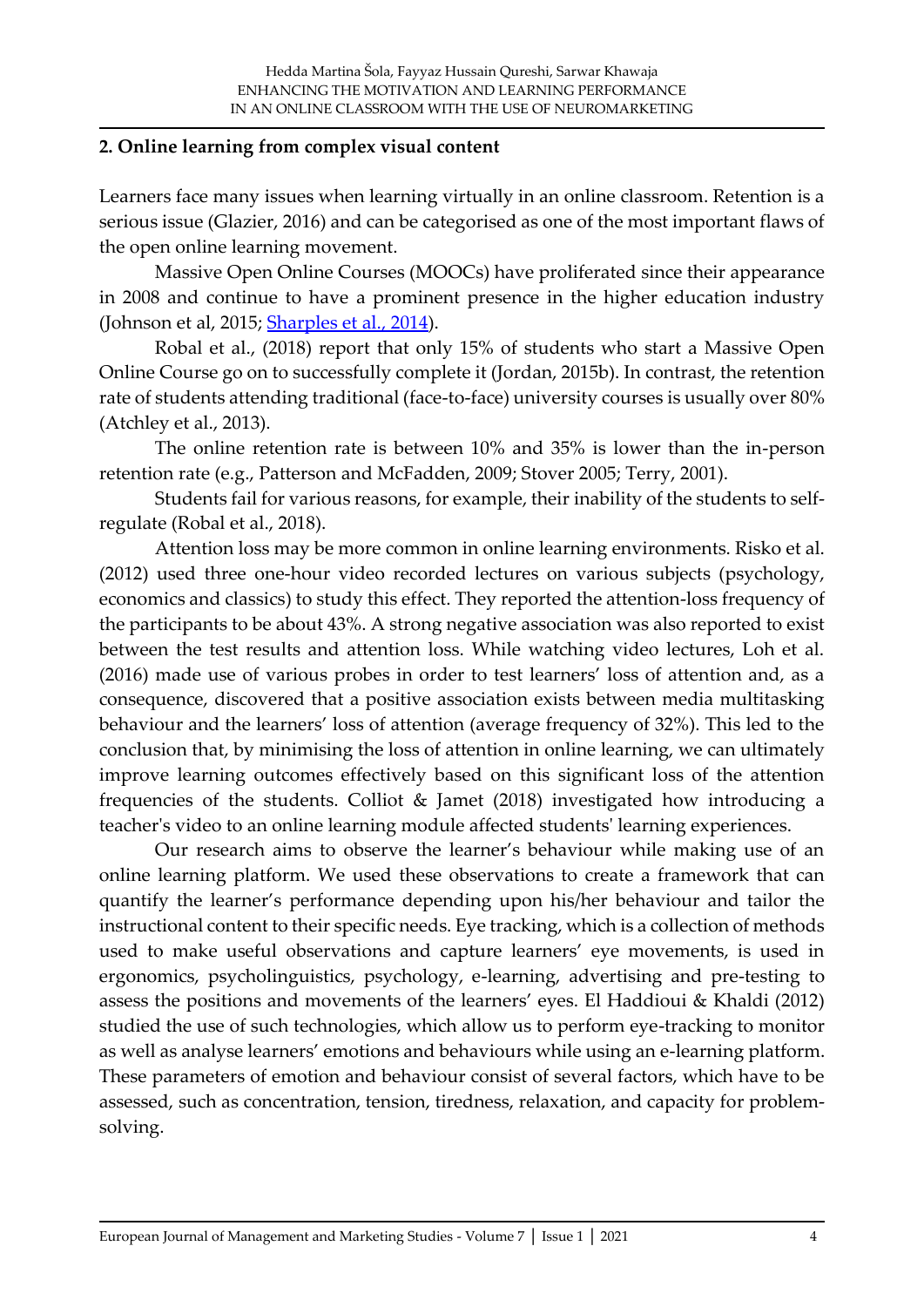#### **2.1 Eye-tracking in self-regulation and interaction of learners**

Eye-tracking research methods offer students in the higher education sector a unique opportunity to enhance their interaction and self-regulation skills in the context of online learning. Hyönä (2010) describes how learners' eyes are directed in two ways. Firstly, endogenously to meet task-relevant goals and, secondly, exogenously, by responding to perceptually salient stimuli. Based on these principles, Knight et al. (2014) became the first one to report eye-movement data of learners studying in an online learning environment to determine what eleven first-year higher education students pay attention to and ignore while navigating through online learning tasks. The researchers used the stimulated recall interview data in order to complement and carry out a relatively more comprehensive summary of the learners' task behaviours so that their visual behaviour during the exercise could be explained. They claimed a strong influence of the students' eye movements during text composition, which ultimately influences the status of the learners' cognitive and metacognitive processes.

Information gathered by eye-tracking systems shows a person's level of curiosity and centre of attention. These systems enable us to derive useful knowledge about a learner's level of focus, relaxation, tension, problem-solving, learning performance and tiredness. Eye-tracking systems can also provide indirect measurements and eye position monitoring, such as the number and duration of fixations, gaze position, and blink rate. Emotions can be monitored, and the eye-tracking device can offer more customised learning based on the results (Al-Khalifa & George, 2010). The implementation of gaze training as a teaching tool was carried out by Wilson et al. (2011). They implemented gaze training after they had successfully conducted randomised control trials to determine the extent of its usability for testing performance.

The method of monitoring an individual's eye movements is to reflect their attentional behaviour. This is based on the principle that our eyes tend to shift in order to put specific parts of our visual field into high resolution, enabling us to interpret the subject in fine detail in our central direction of gaze. Holmqvist et al. (2011) studied that we usually redirect our attention to that specific point to concentrate our attention on the picture. This mechanism allows eye-tracking technologies to monitor a person's gazing activity over time to provide details about their attention distribution. This urges researchers to make useful and logical speculations about what is being experienced by students while participating in the modern method of synchronous online language learning.

# **2.2 Facial coding and learning performance**

Learning performance can be defined in a variety of ways. For example, it can refer to students' test scores (Ferguson and DeFelice, 2010; Ekwunife-Orakwue & Teng, 2014; Law & Geng, 2019), satisfaction with learning (Ekwunife-Orakwue & Teng, 2014; Yuan et al., 2020), or performance logged in an online learning system (Ekwunife-Orakwue & Teng, 2014; Law & Geng; Yang et al., 2016). Many studies have confirmed that online teaching enhances the learning performance. For example, Shea and Bidjerano (2014)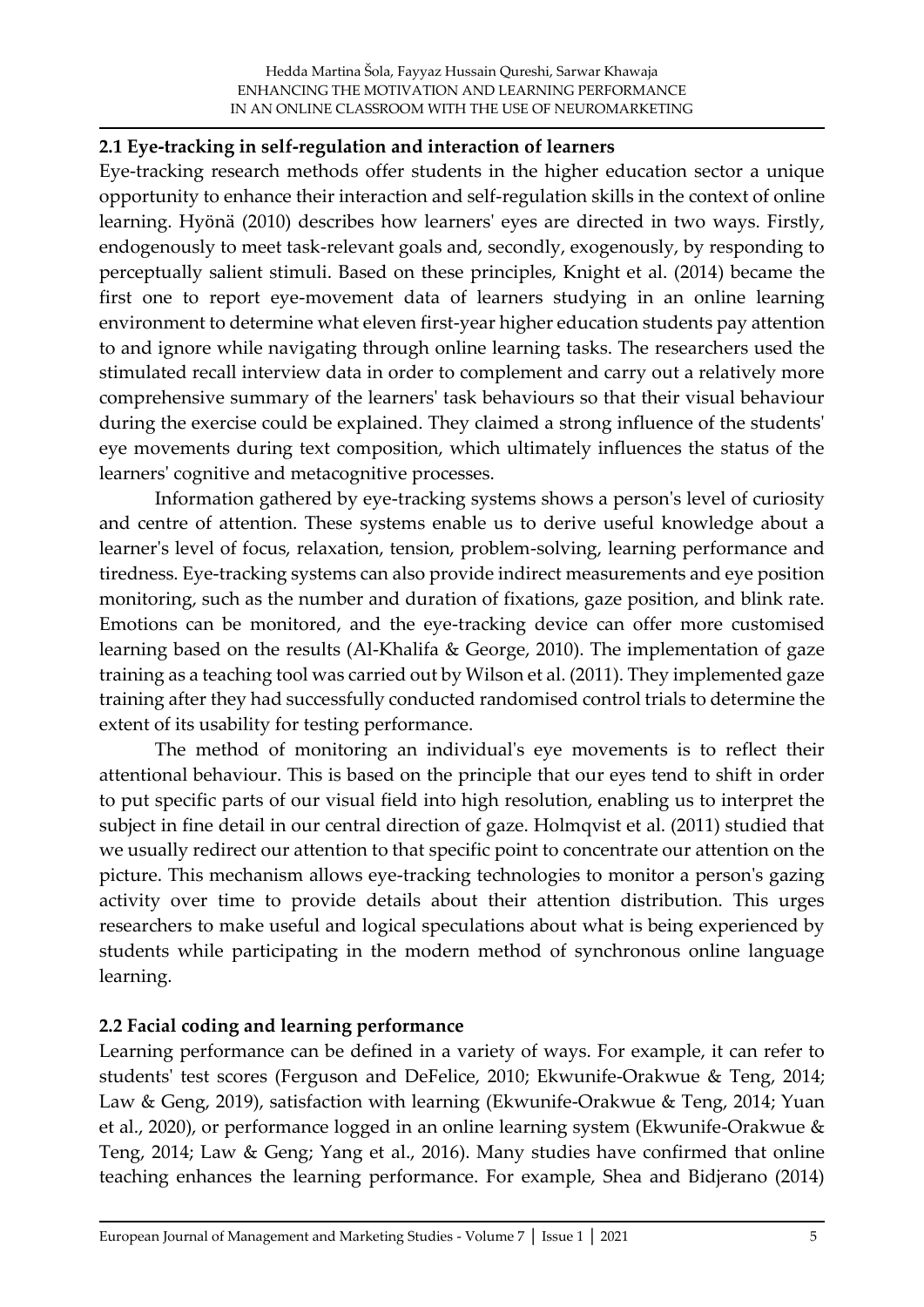found that senior high school graduates who chose some online or remote courses from American community colleges had a higher chance of receiving the certificate than their peers who only took traditional face-to-face classroom teaching. Many authors believe that blended learning is superior to traditional face-to-face teaching because it aims to create a learning environment that encourages self-directed learning and claims numerous benefits (Garrison & Kanuka, 2004; Alammary et al., 2014), such as increased learning efficiency, student satisfaction and learning performance.

We are studying that students' actions can be analysed by their movement, eye gaze, posture, touch, pulse, facial expressions and voice pitch. Facial expression is thought to be the most important of these, as studies show that it accounts for 55 per cent of the influence of transmitting messages (Loh et al., 2005). Sun et al. (2017) focussed on using facial expressions to detect emotion in an online learning system. A deep learning approach, known as the convolutional neural network (CNN), was employed to detect emotions in an e-learning system based on facial expressions. They selected three libraries to assess the model's accuracy in detecting emotions to gain further insight. Finally, they explained how to use a professional CNN in an online learning system and implemented an online learning system with an emotion recognition module.

Students' attention and emotions are inextricably linked (Shen et al., 2009). Being alone in front of a screen in an online learning environment is a huge challenge for students. A prototype was proposed by Sharma et al. (2018) to determine students' attention level in real-time by using their facial expressions during an online lecture. They experimented with testing the framework of the prototype. It was found that students' emotions are associated with their levels of attention. Three concentration levels were established by using these data: high, medium, and low.

Shen et al.'s (2009) investigations revealed how learners' emotions undergo a shift during the online learning process and how we can optimise learning environments by using emotion-recognition technologies based on biophysical signals. The circumplex model of impact, which Russell devised, and the learning spiral model devised by Kort were used for their research. There are different methods for studying emotions, but the effects of emotion detection from physiological signals obtained a best-case accuracy of 86.3 per cent. Furthermore, according to the findings of the Emotion Revolution report, the most critical and frequently occurring emotions in learning are engagement and uncertainty.

# **3. Reliability of Neuromarketing in Research**

It is critically important to understand the readiness and motivation of students for online learning. In the late 1990s, Mattice and Dixon (1999) created a study to measure their students' interest in online learning as well as their readiness for effective distance education. The participants of their study were asked about their past experiences regarding distance learning (e.g., time management, desire for formal instruction, job schedules, commuting duration and participation in online courses) and their access to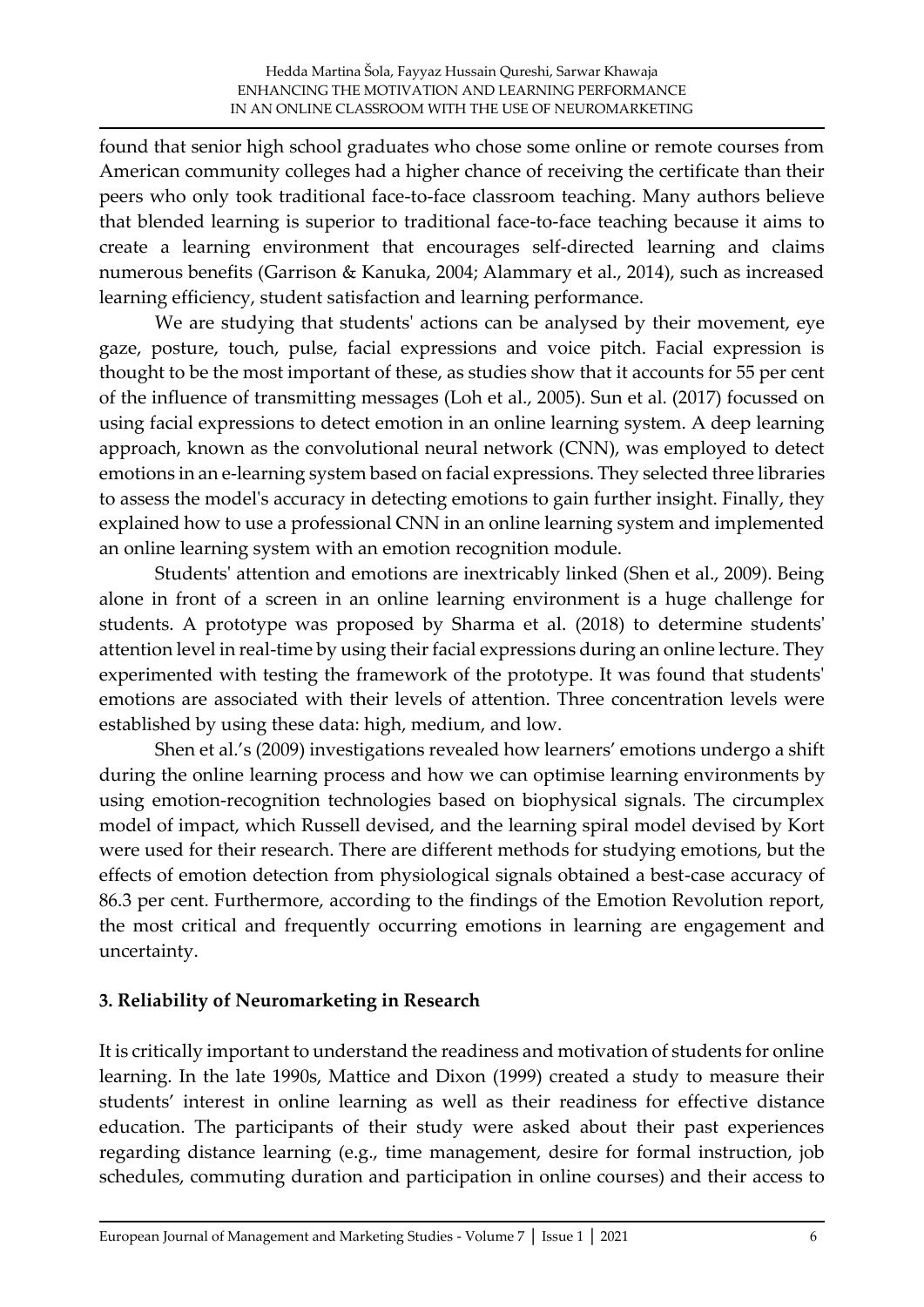technology. This work was devoid of any sort of study about the self-concept or selfefficacy of the students. The technology index almost depended not only upon the students' access to the internet and email but also on their level of familiarity with these tools. However, their emotions and motivation were entirely overlooked. Irie (2003) examined a representative sample of a survey that has mostly used factor analysis and has been undertaken since 1990 to identify patterns of motivation displayed by Japanese university students. Works published in Japanese are included in the surveys. Two competing sets for motivational concepts highlight the repeating patterns: (a) instrumental and integrative motivation and (b) mastery and performance goal orientation. Unfortunately, these surveys have not been proved helpful in improving students' learning and motivation.

Pan et al. (2010) studied student motivation by conducting a survey. According to a poll of students at Qingdao Agricultural University's Advanced and Ordinary English classes, most students are driven by intrinsic and extrinsic motives. Furthermore, he studied that students in Advanced English class and those in Ordinary English class have the same level of worry. Furthermore, students in Advanced English class have a more correct attitude than those in Ordinary English class. However, we cannot rely too heavily on the results of this survey because many factors, including students' emotions, learning performance and how it can be improved, are not addressed by this type of survey.

In the college classroom, a conceptual framework for measuring student motivation and self-regulated learning was offered by Pintrich (2004). In contrast to the student approaches to learning (SAL) view, the framework was built on a self-regulatory (SRL) view on student motivation and learning. The implications of the SRL conceptual framework for constructing instruments to measure college students' motivation and learning were examined as well as the differences between the SRL and SAL methods [\(Pintrich, 2004\)](#page-22-0).

Kerr et al. (2006) developed an instrument based on pre-existing models, such as Felder and Soloman's index of learning styles, Rosenberg's self-esteem scale, Rynearson's metacognitive reading strategies questionnaire, Shea's academic intrinsic motivation questionnaire and Trice's academic locus of control questionnaire. Tech capabilities, autonomous learning, the need for online learning, academic skills and based learning were among the subscales in their initial study [\(Heijstra and Rafnsdottir, 2010\)](#page-21-0).

The purpose of a study performed by Afzal et al. (2010) was to determine the impact of students' motivation on their academic achievement. A total of 342 students from various Pakistani institutions were chosen for the study. Three-part questionnaires were distributed directly to the target group. The study found that students' motivational characteristics positively influenced their academic achievement, such as extrinsic and intrinsic motivation.

Several surveys have been devised over the years to measure learners' readiness as an indicator of achievement in online programmes. It must, however, be noted that the literature review reveals that the criterion-referenced validity and results of these surveys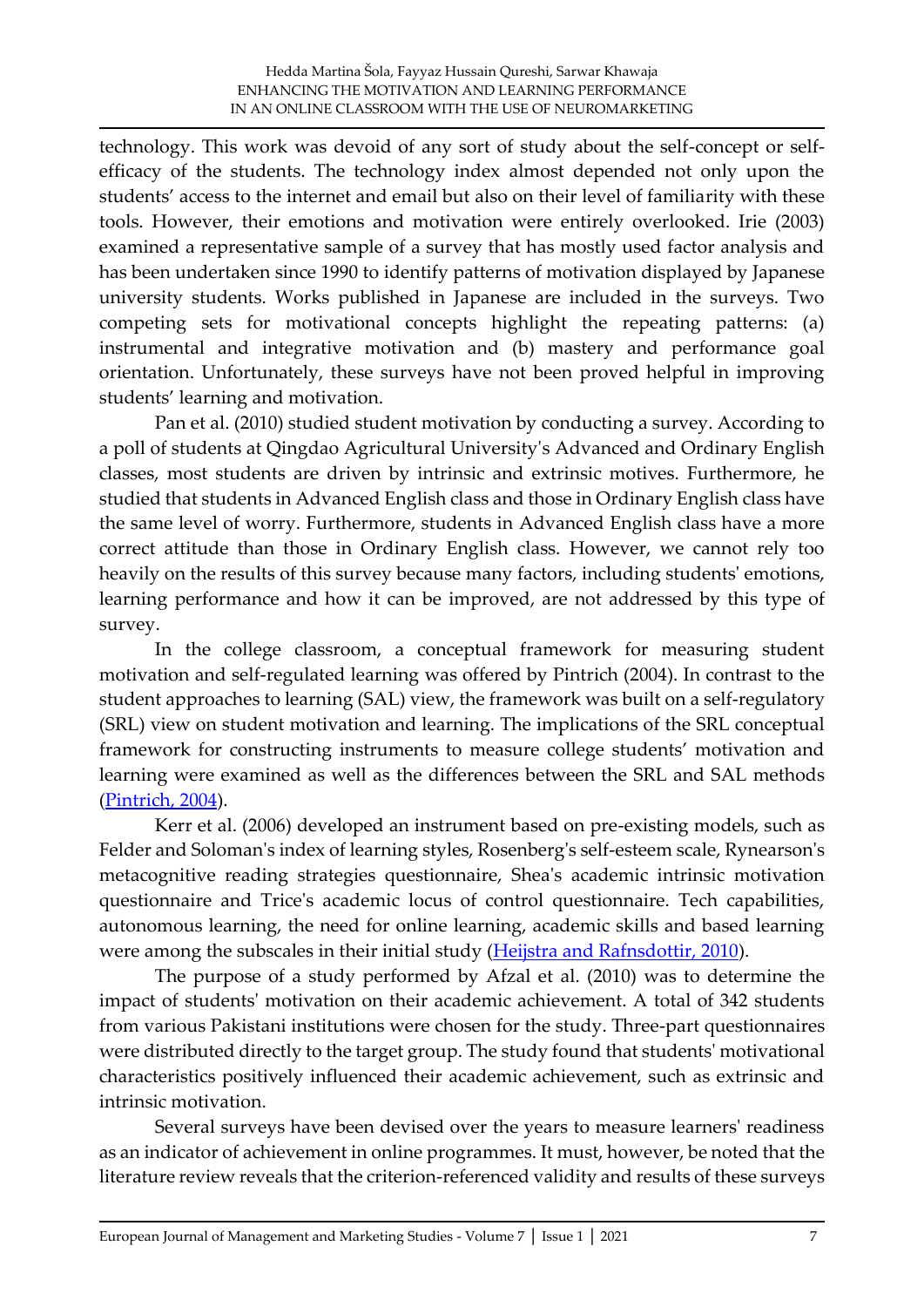were unsubstantial. Dray et al. (2011) wanted to create a survey instrument that was more comprehensive than these surveys, and students could use that to measure their preparedness for online learning. They presented the results of a three-phase analysis that included the creation, evaluation and validation of the instrument.

Several online services provide learner preparation assessments in order to help prospective students measure their readiness for online learning [\(Smith\\*, 2005\)](#page-23-0) or predict how good they will be learning online [\(Heijstra and Rafnsdottir, 2010\)](#page-21-0). Even though the traits of effective online students are well known, the question still remains whether colleges and universities should use these characteristics to aid their students in becoming successful. There are many surveys to measure students' readiness for online education, which emphasize the currently available general traits of the learners (e.g. selfdirected learning, interpersonal communication abilities and academic locus of control) and basic IT skills (e.g. email, word processing and basic software). Unfortunately, only 20% of online surveys produce correct answers. Consequently, reliable results could not be attained by using these surveys.

Bhatnagar et al. (2014) developed an electronic survey focused on the ten learning outcomes of the unit's conceptual structure as well as the evaluation of the survey items' internal accuracy reliability and construct validity. The survey was completed by teacher education candidates who ranked how well their curriculum met the unit's vision of training educators who are educated, motivated, dedicated and engaging with their students and communities. However, the findings revealed that a set of learning outcomes was not clearly stressed across systems. All these surveys failed to provide actual results because learners were only monitored based on what they said and what they showed. These surveys did not emphasise their emotions, motivation, learning ability, and learning interest in the online classroom.

Thus, the most reliable way to obtain precise information about online learners' interests, motivations, readiness, and performance is to employ eye-tracking and facial coding methods. ET (eye-tracking) tracks where a person is gazing (gaze or focus point), how long they stared at that point, how their eyes change concerning their head, pupil dilation, and how many blinks they make. The order in which their eyes move from one position to another (saccade) may also be measured in addition to fixation (Chae & Lee, 2013).

A diverse range of ET (eye-tracking) tools has been made available to study facial movements. The most commonly used ET (eye-tracking) tools include those that can observe programmed stimuli at specifically chosen points in photographs and images as well as the user's contact with a computer screen. More advanced sensors automatically monitor the head orientation in three-dimensional space about the camera (Zurawicki, [2010\)](#page-23-1). This results in a more subtle calculation procedure with little or no contact between the researchers and their subjects.

Eye monitoring offers unique insights into how people interpret visual information; it reveals unconscious thinking that would otherwise go unnoticed. An eye sensor (wearable or screen-based) illuminates the eye with a light source, resulting in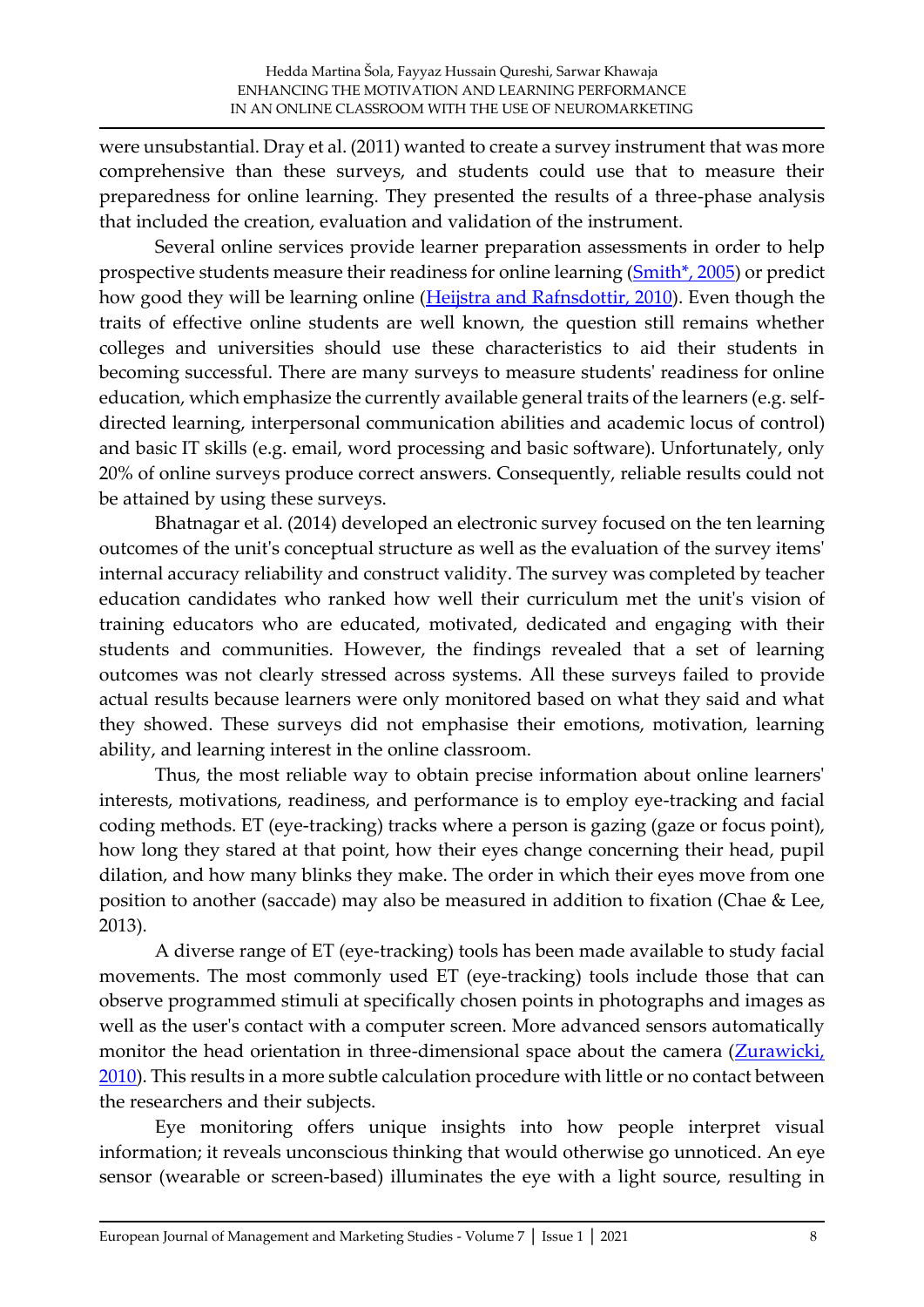highly visible reflections  $(Pro, 2017)$ . A camera takes a picture of the eye, which is then used to classify the light source's reflection on the cornea and pupil. Accurate measurements of the eyes' orientation in the space and point of gaze are then made using the internal image-processing algorithms and a physiological 3D model of the retina. During this exercise, participants must go through a calibration process before filming and are instructed to aim at various points on the screen, known as calibration dots. As a result, the eye tracker displays the precise location of the participants' gazes as well as the timing and duration of their fixations and the scan directions of their eye motions [\(Pro, 2017\)](#page-22-1).

Eye monitoring allows researchers to monitor and record the respondents' eye movements in real-time as they complete a survey during survey pretesting. Face monitoring, in particular, makes it possible for the researcher to examine and keep track of the focal point and duration of the respondents' gaze while reading and responding to questions ( $Galesic & Yan, 2011$ ). In addition, this functionality allows us to spot questions that are either difficult to understand or have some other flaws.

#### **4. Motivation of students and effects on learning performance in an online classroom**

Students' attention in class is primarily due to teachers' direct supervision of lectures. Despite this, a significant number of students lose focus, even though they are under close observation. This dilemma is exacerbated in the online learning world by the lack of human oversight. It necessitates a method for assessing and identifying a student's lapses in concentration during the online learning session. Webcams are one technical affordance for detecting such a lack of attention. In recent years, researchers have started using webcams to carry out eye monitoring, collect the all-important gaze data and incorporate these data for sophisticated machine learning systems to diagnose inattention or lack of focus.

Online learning is defined as a form of self-regulated learning by Schacter and Szpunar (2015), who suggest a methodological structure for optimising learning from instructional videos. Students must track their performance, recognise learning problems and react to these judgments to self-regulate their learning; in other words, students must consciously build and interrogate mental models when studying metacognition regarding the learning process. Al-Awni's (2016) research aimed to increase student engagement in online learning platforms by extracting facial features' mood variations. They thought that analysing a student's moods during an online lecture based on their emotional states would provide useful insights that could be used to increase the effectiveness of information distribution in online learning. A neural network model was used to teach the algorithm to recognise facial feature sets and predict individual facial expressions. Mood trends and, as a result, the extent of a student's participation in an online learning environment were estimated using different variations of interrelated facial expressions in particular time frames.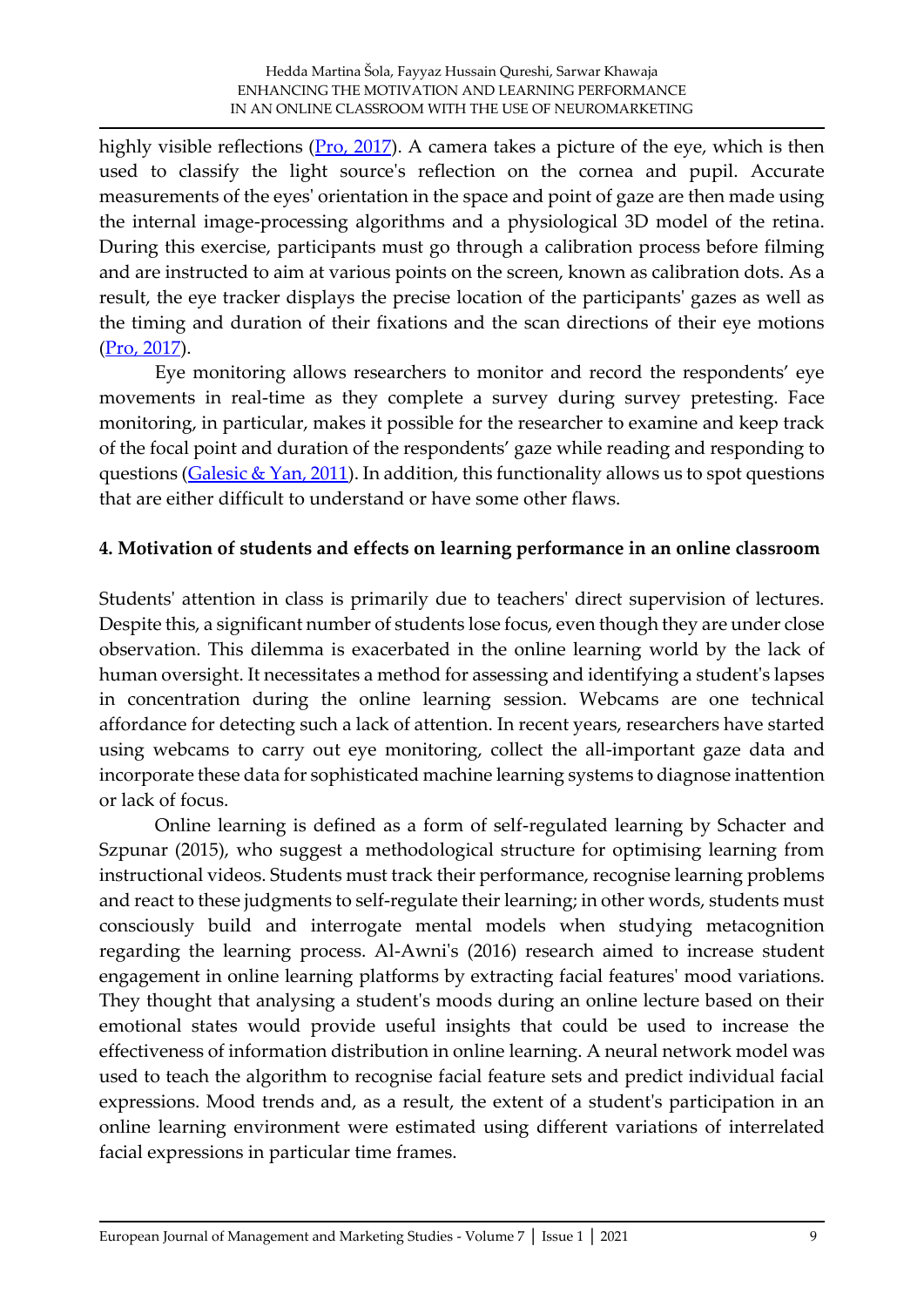El Haddioui & Khaldi (2012) emphasised observing the online behaviour of learners and developed a framework to build clusters of the learners depending upon their behaviours, which could then be used to tailor the instructional content by using these data to fit the learners' needs. Face monitoring consists of a collection of several methods for capturing and observing eye movements. This technology has been employed in various disciplines, such as psycholinguistics, psychology, e-learning, ergonomics and advertising pre-testing to assess the movement and position of the eyes. They efficiently made use of eye-tracking technologies to monitor and analyse the emotions and behaviour of learners on an online platform. These emotions and behaviours of the learners include tension, level of concentration, relaxation, tiredness and problem-solving.

Ekman (1993) has thoroughly studied facial features and their relationship to emotions in a number of publications, and he is widely considered one of the most important contributors to facial attribute-based emotion research. While a facial acting coding scheme may provide details about immediate facial emotional responses, there is also a need to determine a general mood based on different action units, which differ from person to person and situation to situation. Facial characteristics (forehead, eyebrows, nose, mouth, and so on) are the basic characteristics that are often used in face recognition systems because their gestures aid in the creation of speech on the human face [\(Bailenson et al., 2001\)](#page-20-0).

The use of eye-tracking to study learning ability has dominated the literature. For example, Knight et al. (2014) studied how students use their eye movements to handle incoming input during learning activities and how linguistic influences, such as the number of sentences, the difficulty of the text and the learner's context awareness, affect eye movement patterns when the content is written. Barrios et al. (2004) described that AdELE (Adaptive E-Learning) is a platform for adaptive online learning that uses eyetracking and content tracking technologies. This platform consists of a user profiler, a dynamic context library combining fine-grained real-time eye tracking with synchronous content tracking and an integrated multimedia learning environment. The platform ensures that the information given is relevant, accurate, and reliable and adapts to the needs of the users, their level of knowledge, and the real-time monitoring of their behaviour.

Mason et al. (2016) validated and expanded the results about the importance of these eye-tracking technologies for educational purposes, such as the promotion of strategic processing as well as learning from an illustrated text by using an eyemovement modelling example in higher education. They observed that those learners who studied the model's visual behaviour were found to have a much more integrated image and text analysis.

Colliot & Jamet (2018) researched to see how introducing an instructor video to an online learning module affected students' learning experiences. A total of 43 undergraduates were given the option of learning the content of a pedagogical manual with or without the use of an instructor video on the projector. According to the eye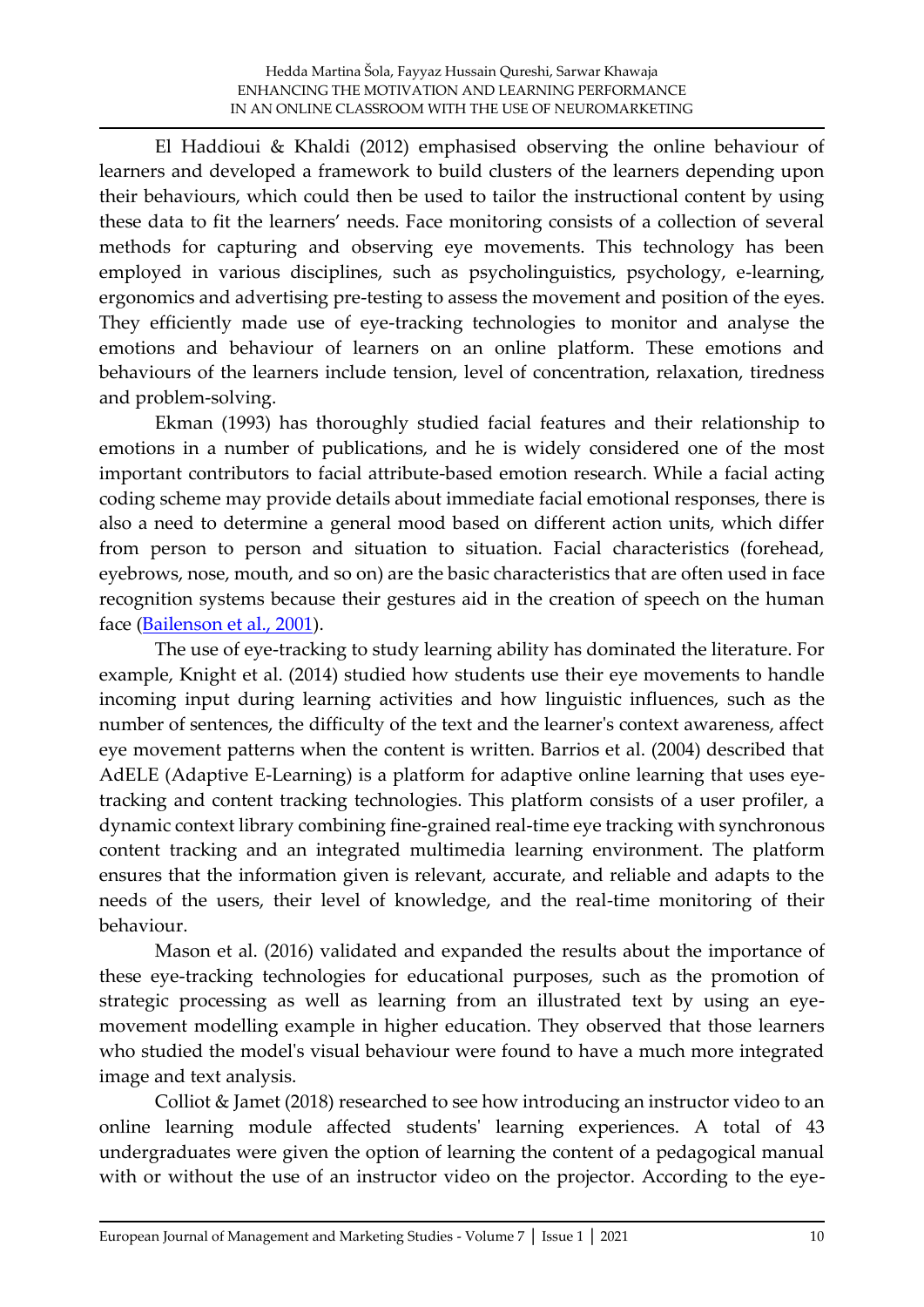tracking results, students were found to have consumed 25% of their time while watching the instructor film. These findings reveal that the video lecture of the teachers should be used in online learning so that social cues can be enhanced without causing any sort of interruption.

Detecting the reading ability of online university students usually is tricky and time-consuming. Zhan et al. (2016) used eye-tracking sensors to monitor temporal and spatial human eye movements. Key markers for detecting reading skills include pupils, blinks, focus, saccade and a decline in learners' concentration and motivation. A multifeature regularisation machine learning mechanism was used to create a computational model based on empirical eye-tracking data. The model accurately guessed an individual learner's reading ability within twenty minutes, which has clear benefits in terms of saving time and improving accuracy.

Sungkur et al. (2016) proposed a real-time tracking scheme that uses image recognition and eye identification techniques to provide an overview of the different current techniques that lead to the development of the learning method. A multipronged eye monitoring technique has been imagined to represent such a versatile mechanism. The eye tracker device works by firstly recognising the user's pupils and then detecting their iris and pupil motions. Following that, data on the users' eyes and the motions of their pupils are scrutinised, and diagrams are created to aid in assessing the attention and behaviour of the user. The planned device is economical and can be employed for any device or laptop that has a standard web camera.

#### **5. Materials and Methods**

#### **5.1 Participants**

Out of the 2000 undergraduate students studying at Oxford Business College, only a sample of 297 undergraduate students (both genders, ages 18-50) was taken for this study because they met the study's criteria. For example, they participated in the research via computers and not mobile phones, watched the video until the end, and controlled excessive head movement).

The research lasted five days, and the Institute for Neuromarketing, together with OBC's marketing team, forwarded video links via email, a student representative from OBC, the WhatsApp group and a newsletter specially created for that purpose. In order to keep the research as realistic as possible, students were randomly assigned to a video link lasting 90-seconds (n=142), and another group of students was provided with a video link lasting 10-minutes (n=155). The professors in the two videos were different to achieve compatibility with real life where students have several teachers per module. The videos were divided into two separate links for improved accuracy, to avoid poor quality calibration and prevent student fatigue and/or lower levels of responsiveness when watching the second video. The study was conducted in accordance with the regulations of OBC'S Research Ethics panel. In accordance with the Declaration of Helsinki (Mundial,  $2019$ ), all of the participants were informed about the study and gave their written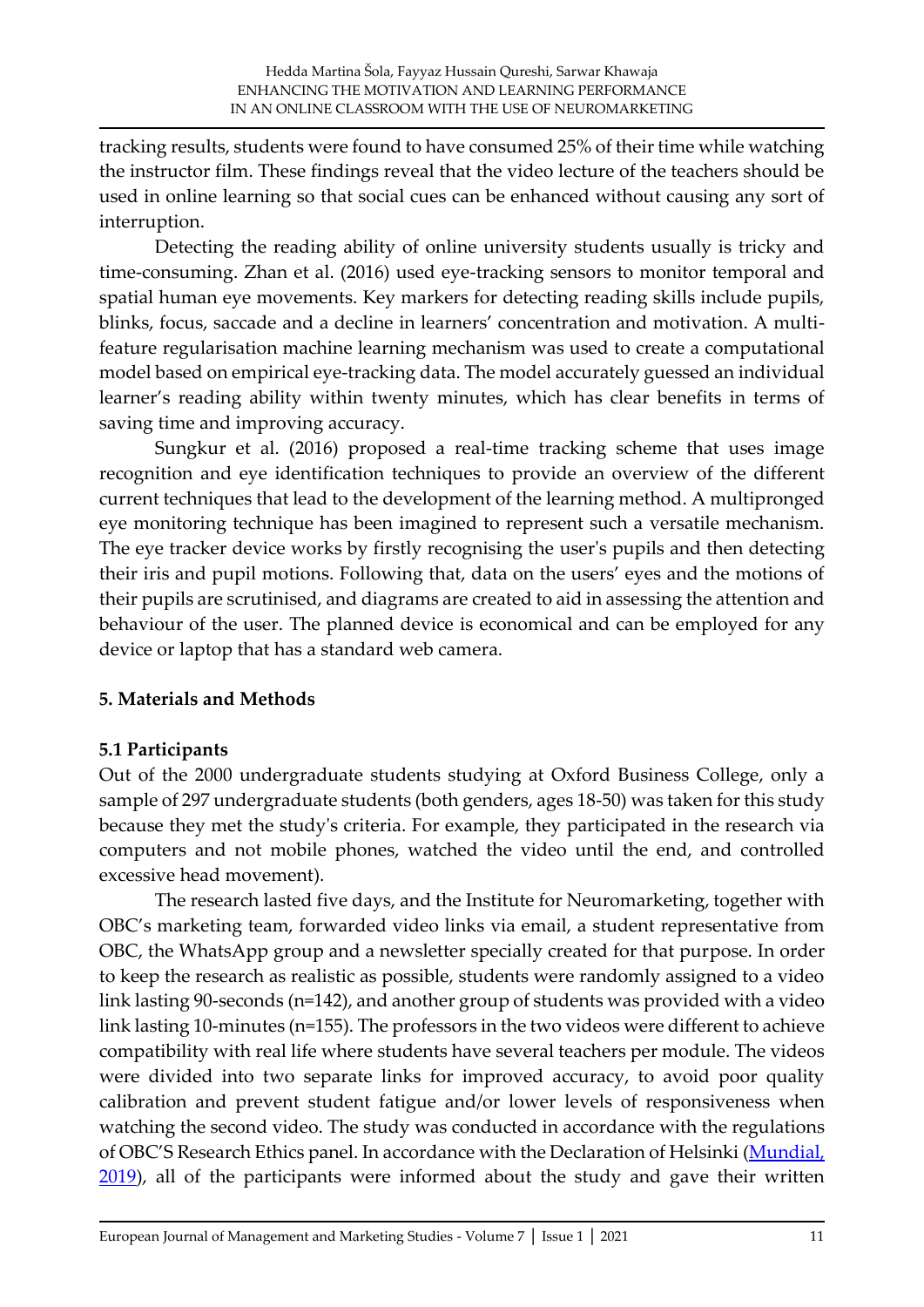informed consent in digital form prior to enrolling in the study. Their data were treated according to standard practice and in compliance with UK GDPR (General Data Protection Regulation).

#### **5.2 Materials**

The study used two pre-recorded videos from best lectures at OBC. In collaboration with OBC's marketing team, the Institute for Neuromarketing recruited students to participate in the research. These students were invited to participate and sent a participation link to a video lecture based on the experimental group they were randomly assigned to. In the 90-second video, participants watched the lecture with the lecturer talking on the screen, while in the 10-minute video, the lecturer shared his screen with the content but kept his camera on in the upper right-hand corner of the screen.

To participate in this research, access to a computer with an embedded web camera was required. In this instance, mobile phones were not available to ensure strong scientific validation of results.

The self-service online platform Tobii Sticky was used to measure eye-tracking and facial coding. According to the results, Sticky's average gaze error in a real-world (non-lab) environment is 1.6 to 1.8 degrees (~5% of screen width and 7% of screen height) on a laptop.



**Figure 1:** OBC Lecturer

**Copyright:** Institute for Neuromarketing



**Copyright:** Institute for Neuromarketing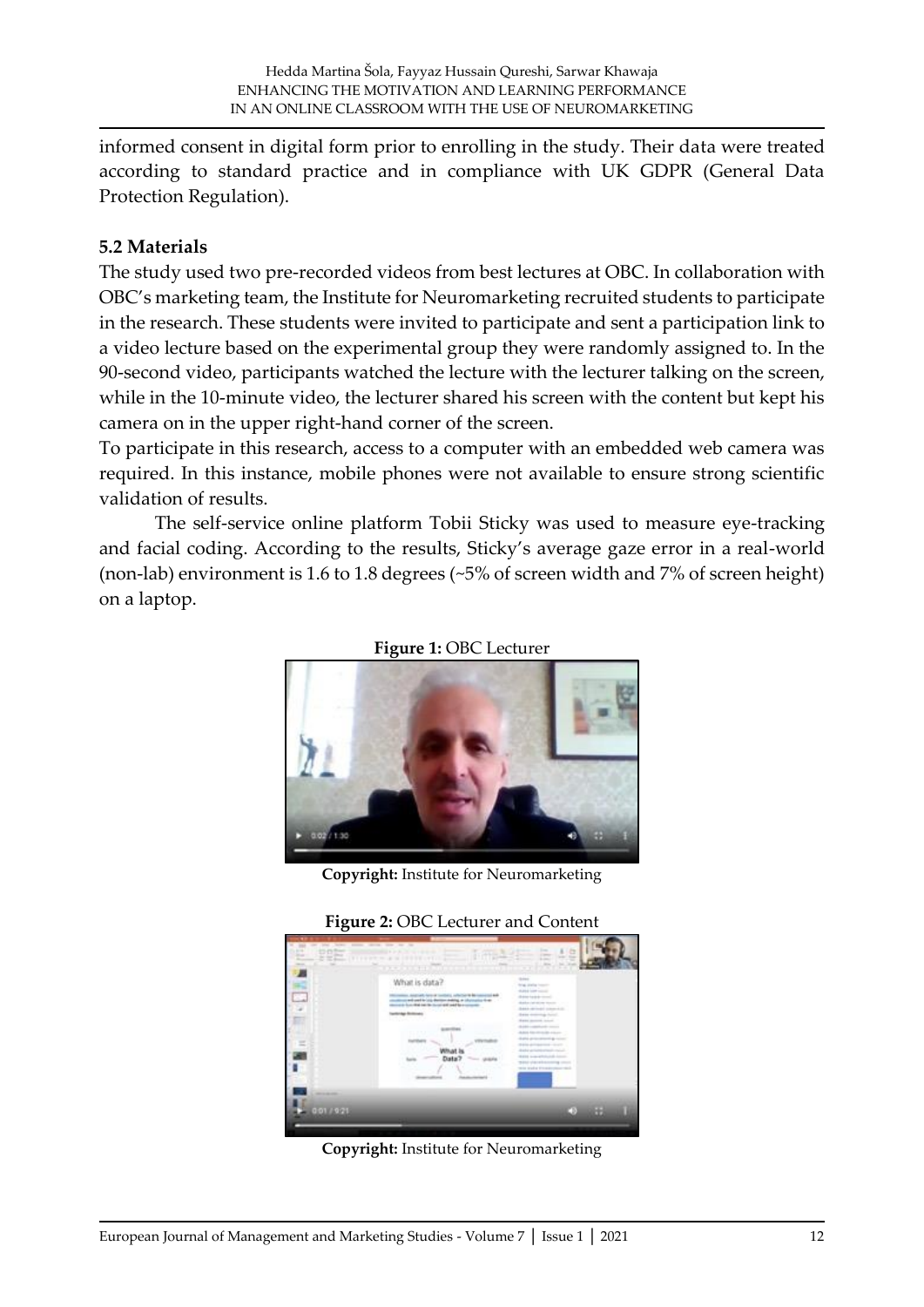### **5.3 General Procedure**

After receiving a link to a pre-recorded online lecture, participants were also given a set of images with instructions to ensure compliance with the technical requirements before starting the eye calibration. During the 90-second online lecture, participants' gazing activity was monitored over time for details on their attention distribution and emotions were analysed through facial coding, while in the 10-minute video, only emotional engagement was analysed.

### **6. Results**

### **6.1 90-seconds Video**

In the 90-second-long video, the main goal was to evaluate students' listening attention and elicited emotions during an online lecture where no visual material was presented. Students' gazing activity was monitored over time to generate data on their attention distribution, while their elicited emotions were analysed based on the facial coding data.

### **6.2 Listening Attention**

When spending the longest periods of time looking and fixating on the lecture, students were mostly focused on the professor; however, their mouse-clicking behaviour and the relatively small number of fixations and short amount of time spent looking at other AOIs (areas of interest) suggests that students' listening concentration levels dropped during the lecture and visits to other AOIs were used to "restart" their concentration (Figure 5).





**Note:** AOIs were selected to study listening attention in students – Lecturer, Move Out 1, Move Out 2. **Copyright:** Institute for Neuromarketing.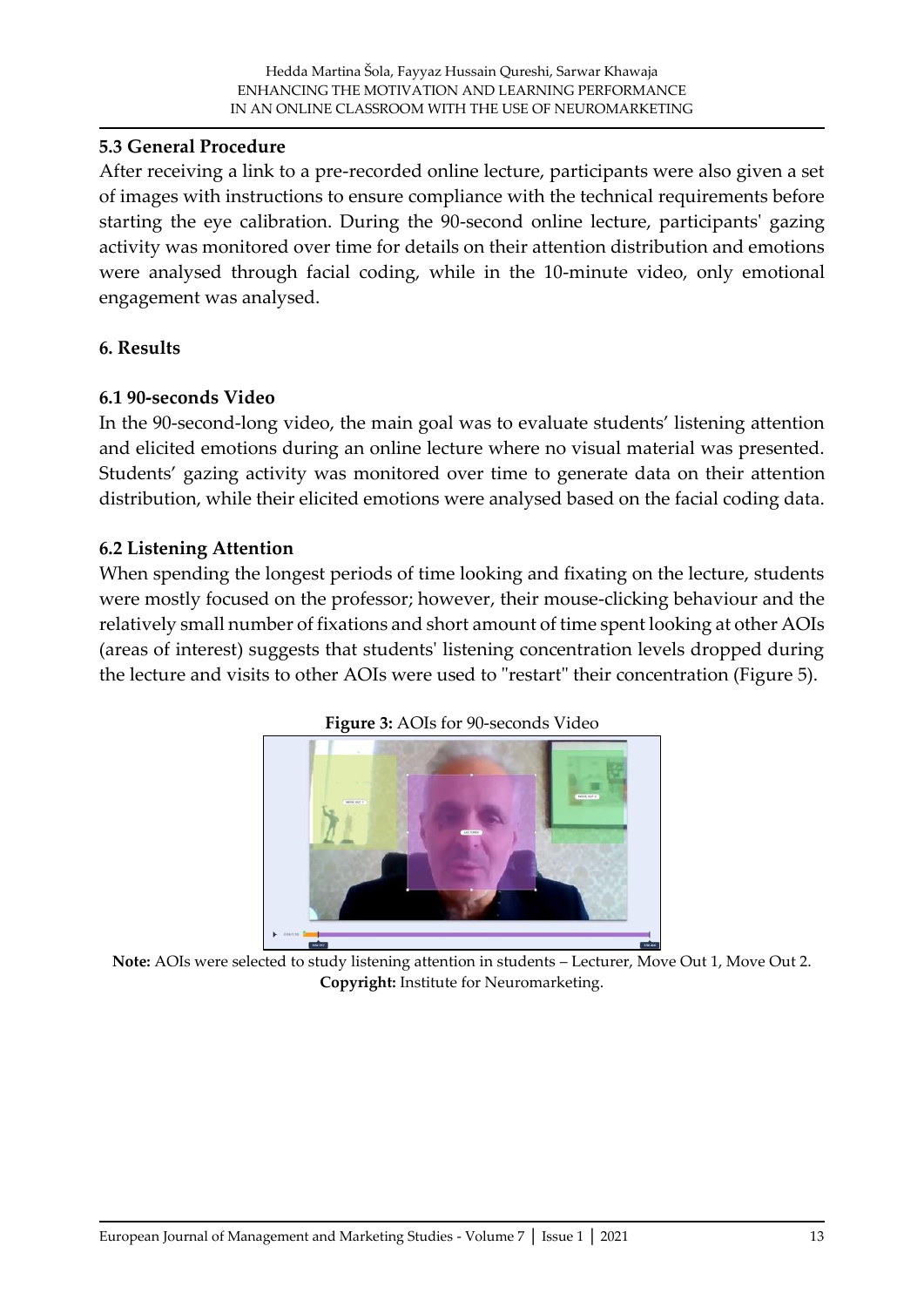#### **Figure 4:** Heat Map for 90-seconds Video



**Note:** Colour gradient overlay visualisation showing general distribution of gaze points. **Copyright:** Institute for Neuromarketing.





Data indicate the number of fixations for each AOI, number of mouse clicks within each AOI, average time to first fixation for each AOI, and average time spent looking at each AOI.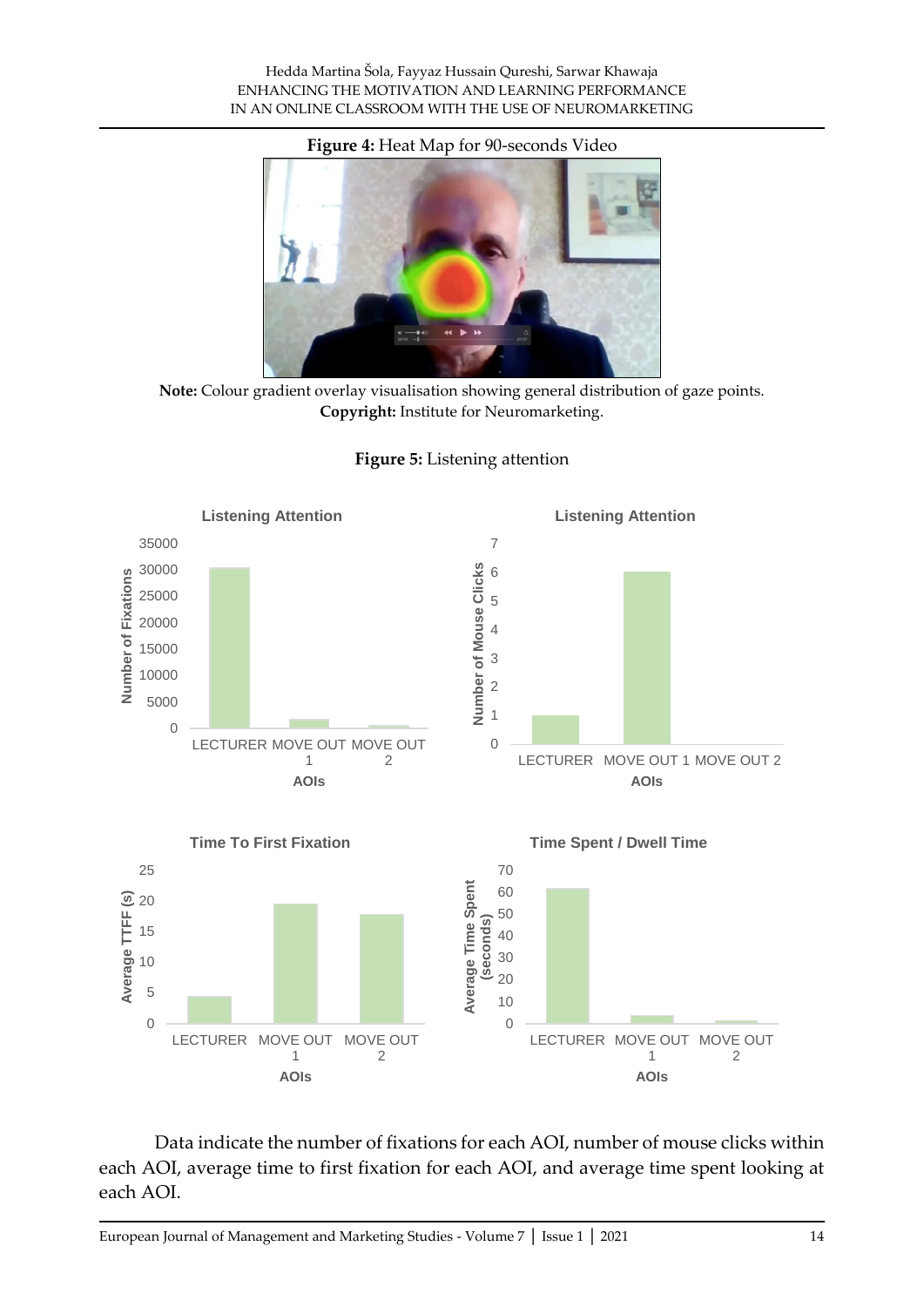### **6.3 Emotion analysis**

During the online lecture, students mostly elicited neutral emotions and sadness (Figure 6). They also showed unpleasantness towards the lecture being presented (Figure 7) and relatively higher intensities of negative emotions compared to positive ones (Figure 8). With the increase in aversiveness as time passed by and higher intensities of negative emotions, it is possible that students had difficulties focusing on the lecture due to the lack of accompanying visual material presented on the screen.



#### **Figure 6:** Elicited emotions during online lecture

Data indicate the probability distribution of elicited emotions during online lecture.



**Emotional Valence During Lecture** 

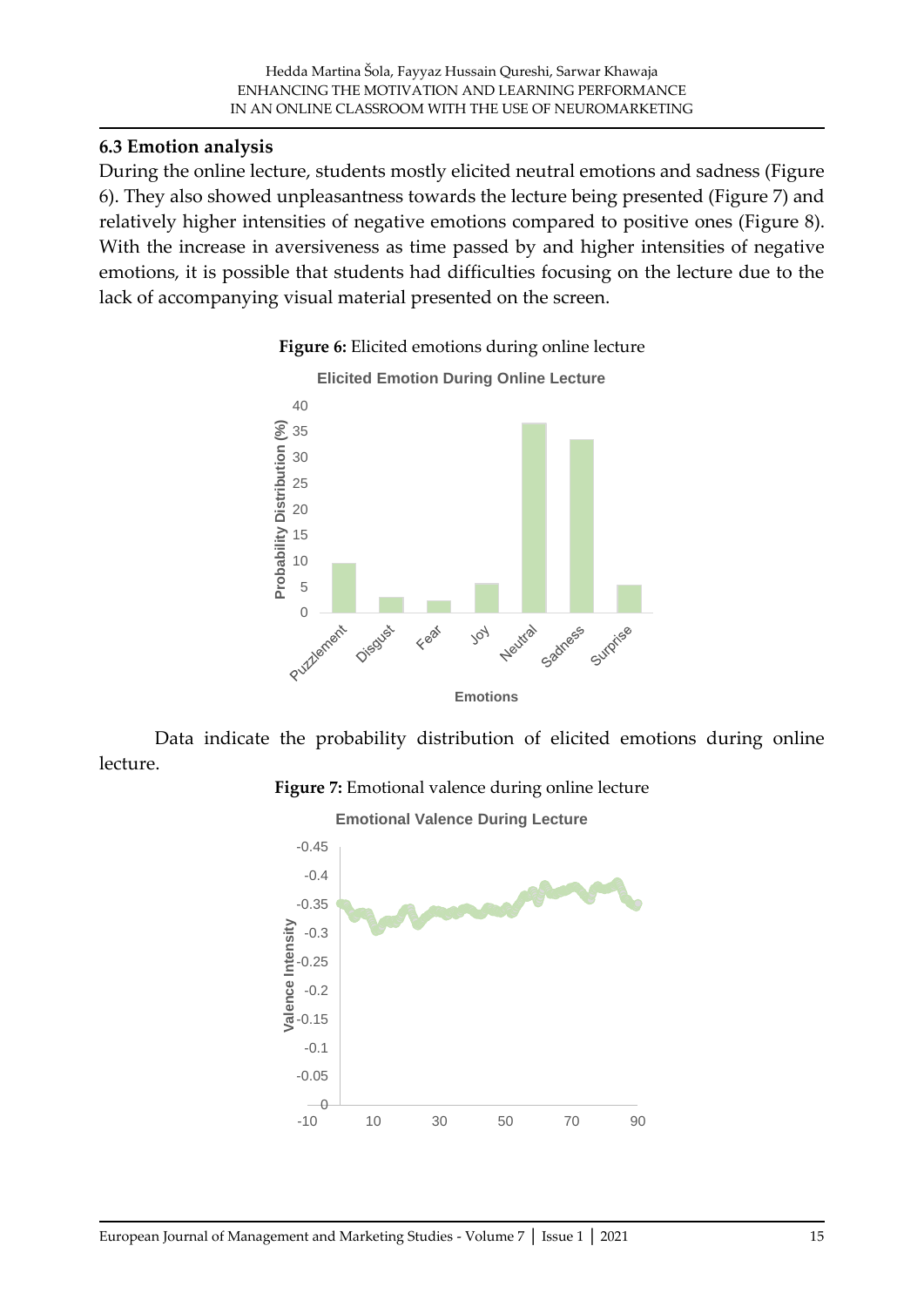Data indicate valence intensity throughout the online lecture. Positive values are associated with pleasantness and attractiveness, while negative values suggest unpleasantness and aversiveness.



Data indicates the intensity of positive and negative emotions elicited during the online lecture.

#### **6.4 10-minute Video**

In the 10-minute online video lecture, the main goal was to evaluate elicited emotions based on facial coding data during an online lecture where visual material was presented and the lecturer's camera was kept on in the upper right corner of the screen.





**Note:** 4 AOIs were selected to study emotional activity in students – Lecture Focus, Content 1, Content 2, Content 3. **Copyright:** Institute for Neuromarketing.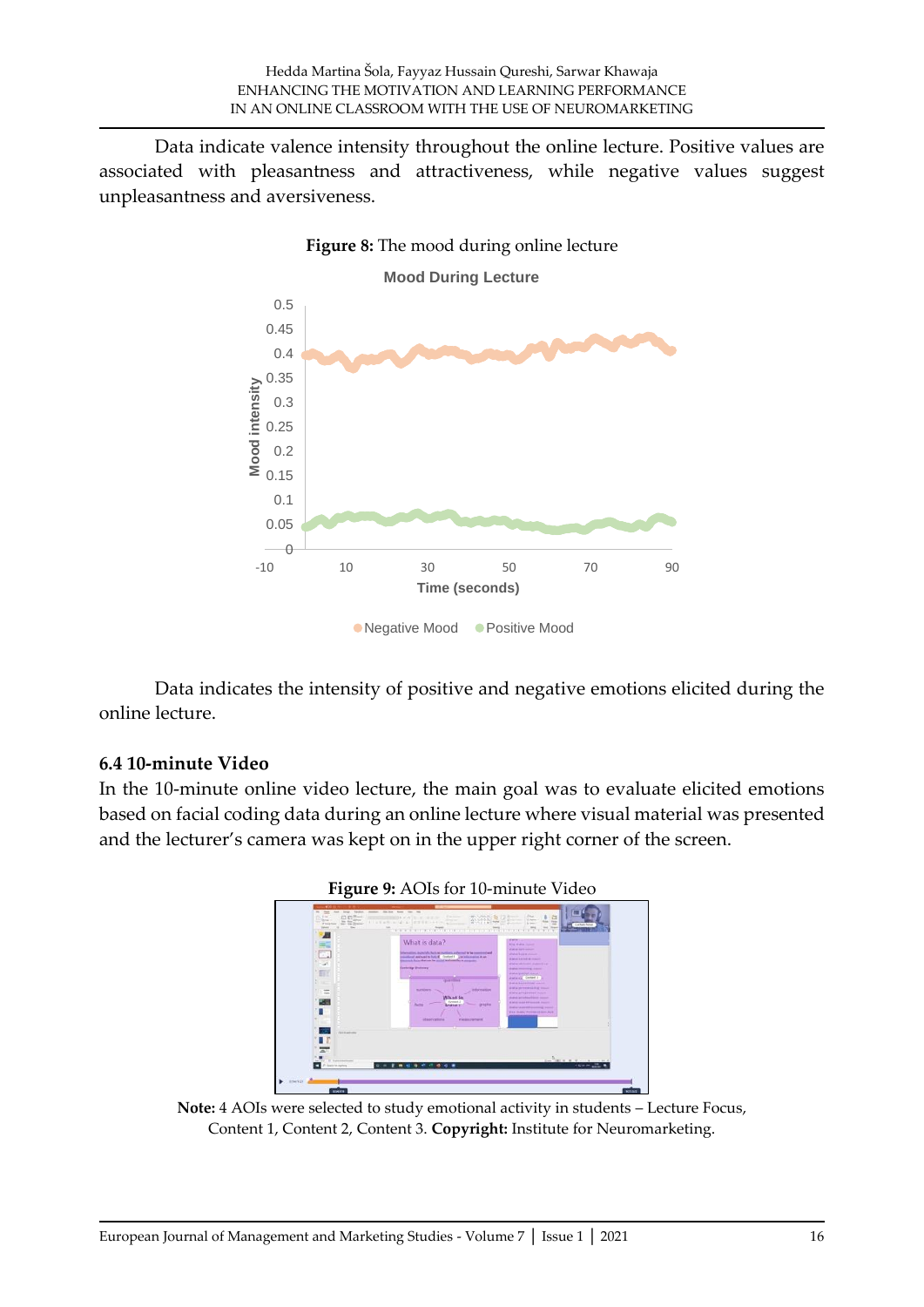### **6.5 Emotion Analysis**

During the 10-minute online video lecture, students mostly elicited neutral emotions and sadness (Figure 10), implying that students should be exposed to a greater number of slides or introduced to other didactic materials (e.g. virtual boards) during long lectures in order to increase their mood and enhance their learning performance. They also subconsciously showed unpleasantness towards the lecture being presented (Figure 11). However, the intensity of this unpleasantness dropped with the change of visual material and/or when a student discussion activity was presented. Throughout this online video lecture, students also elicited relatively higher intensities of negative emotions when compared to positive ones (Figure 12), but the change of visual material resulted in a slight increase in the intensity of positive emotions.





Data indicate the probability distribution of elicited emotions during the online lecture.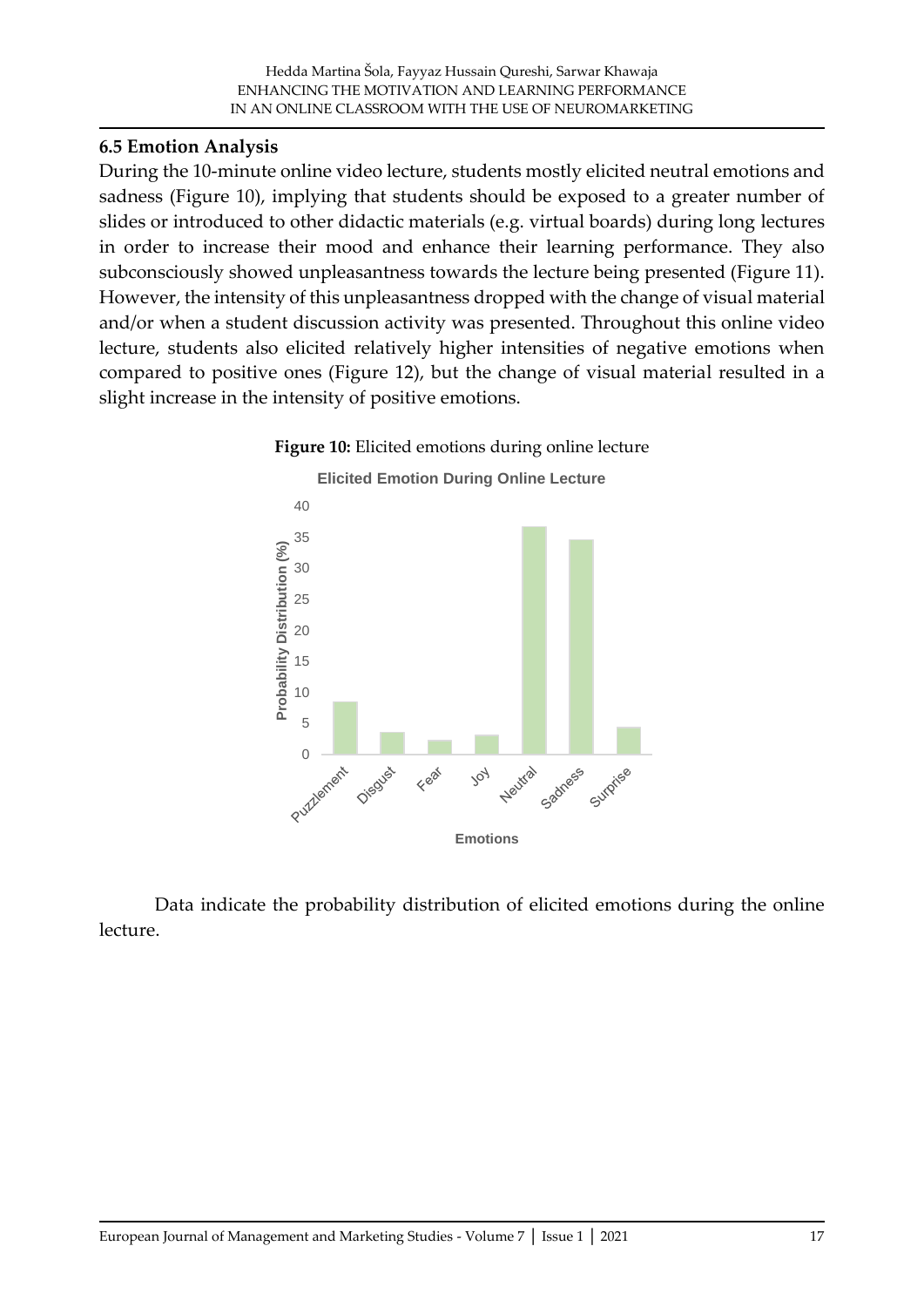

Data indicate valence intensity throughout the online lecture. Positive values are associated with pleasantness and attractiveness, while negative values suggest unpleasantness and aversiveness.



Data indicate the intensity of positive and negative emotions elicited during the online lecture.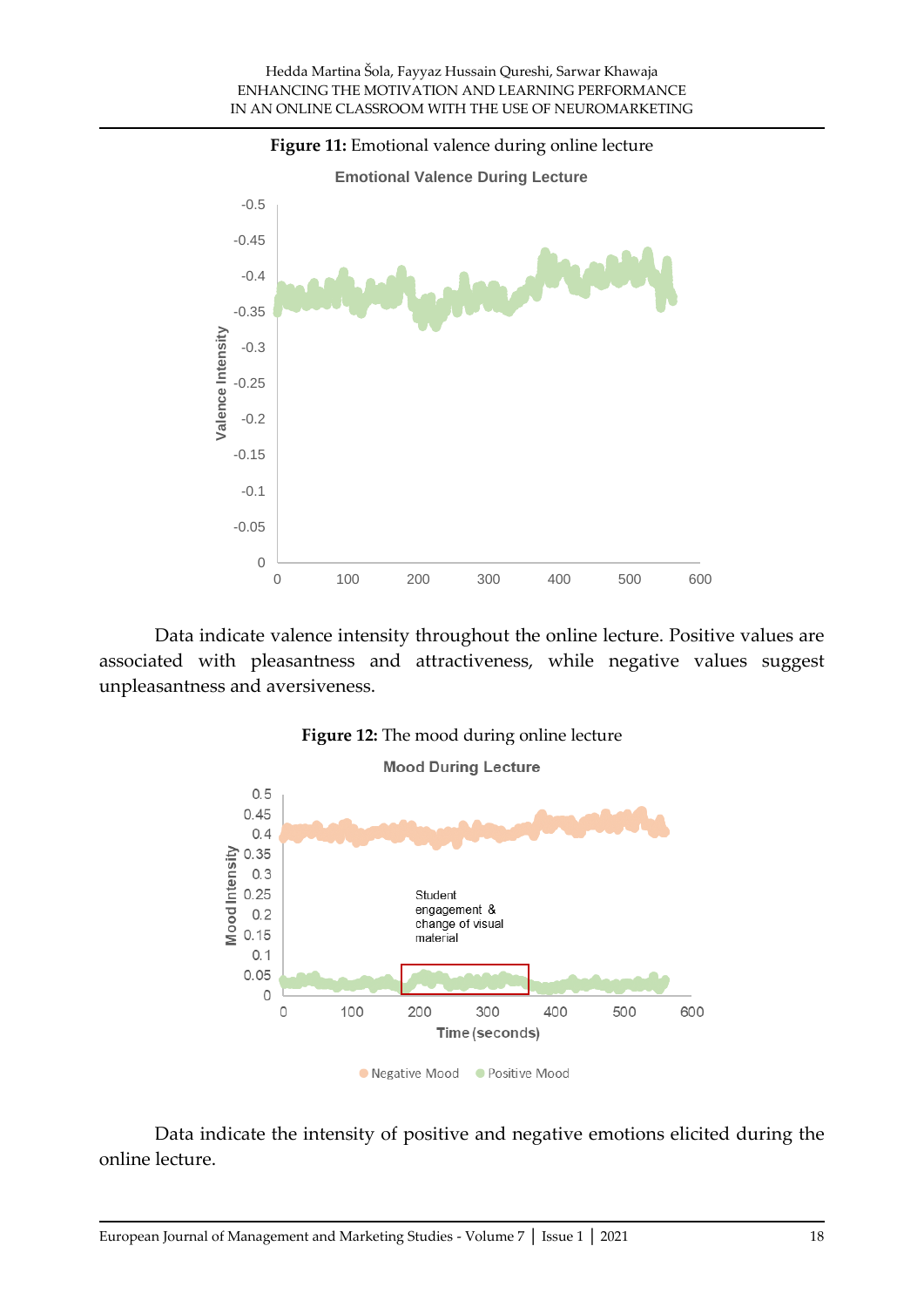### **7. Discussion**

In the present study, we investigated ways of enhancing students' motivation and learning performance with their educational experience in online learning. Students' gazing activity over time was monitored for details on their listening attention distribution, while elicited emotions were analysed based on their facial coding. The results suggest that, even during a short lecture, students tend to lose their listening concentration when no accompanying visual material or virtual board is utilised. Moreover, their attention also drops following exposure to one shareable piece of content for longer than 5.24 minutes; however, with the introduction of new shareable material or a class activity, their motivation levels and mood increase.

# **8. Conclusion**

Understanding how different students learn educational information during an online study session necessitates a thorough examination of their behaviour and emotional condition throughout the lecture. This study was conducted to watch and evaluate students' behaviour and motivation in order to understand what was causing their emotional detachment during an online class. The findings may aid in a better understanding of the entire ecosystem of an online learning environment in which increased student engagement and motivation are top priorities. Neuromarketing is a great help in this regard to study the behaviour and emotional engagement of students during an online class. Studies can be performed during the online learning session, depending on the student's and online learning administrator's preferences. Facial expressions and eye-tracking may be used to determine a student's mental state since facial characteristics vary over time and offer the greatest representation of what the student is thinking. Because student engagement during unsupervised learning is crucial to enhancing learning capacity, it is important to understand the issues that students experience in an online learning environment.

The findings of this study demonstrate that facial expressions and eye-tracking data extracted using a web camera and Tobii Sticky platform may be utilised to actively derive students' emotional status during material delivery in an online learning system. Students' listening and emotional engagement during the study can give useful information on methods to improve the online learning experience. The resulting data may be utilised to enhance online learning in the future to engage learners more actively in real-time when an inattentive mood is recognized.

#### **8.1 Recommendations**

In the future, OBC should continue using teachers' recorded video lectures; however, it is essential to remember that giving a long lecture without shareable visual material will result in decreased learning performance, as recall and retention increase when information is presented using both auditory and visual channels (Paivio, 2013), and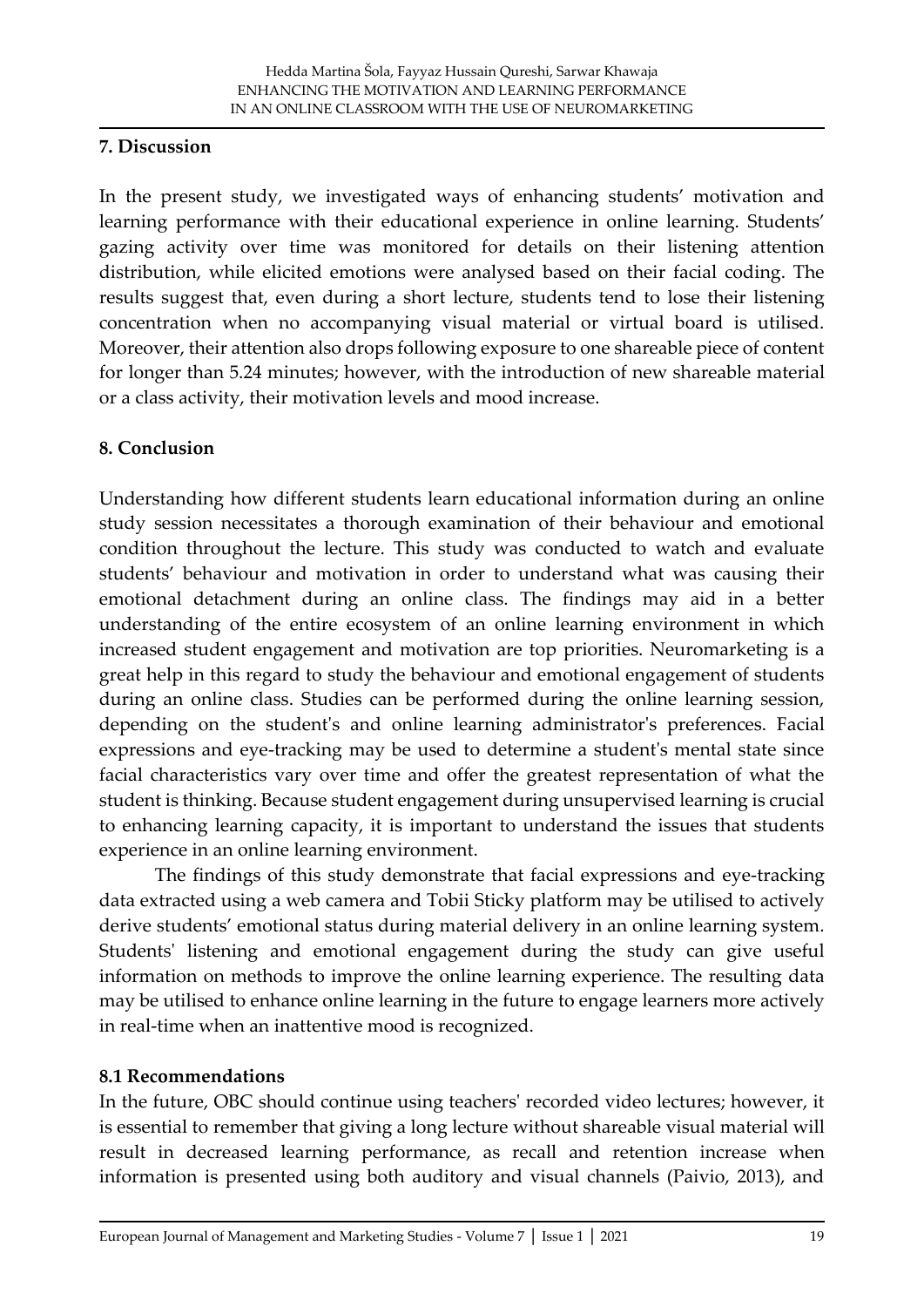visual information is essential for the processing and remembering verbal information (Mayer and Moreno, 2003). Therefore, in order to retain students' attention during long lectures, it is advised to change shareable visual content approximately every 4-5 minutes, introduce a class discussion, or use a virtual board.

Despite scientific literature suggesting that surveys have not proved useful for improving students' learning and motivation, they should be used in conjunction with neuromarketing data to gain further insights into learning motivation levels during online video lectures.

### **Acknowledgements**

We thank Philip Mayer (Senior Lecturer at Oxford Business College) and Sheikh Abid Taufique (Senior Business Lecturer at Oxford Business College) for providing prerecorded videos for testing. We would also like to extend our thanks to Unai Ledema Gorostizaga (Student Welfare and Marketing Officer at Oxford Business College) for his assistance in motivating the students to participate in this research. Finally, we thank Salvena Hussain (Business Lecture at Oxford Business College) for her assistance in preparing the lecture consent forms. This research was supported by the Institute for Neuromarketing (Croatia) and Oxford Business College (UK).

### **Conflict of Interest Statement**

The authors declare no conflicts of interests.

# **About the Authors**

**Dr. Hedda Martina Šola,** PhD (Economic Sciences), Senior Lecturer Business Management and Research Coordinator, Oxford Business College, 65 George Street, Oxford, UK.

**Dr. Fayyaz Hussain Qureshi,** BA, (Economics and Journalism); BSc (Botany, Zoology and Chemistry); MA (English Literature); MBA (Marketing); MBA (Finance); MSc (Internet Technologies); Doctorate in Marketing; PGD (Organisation Knowledge) Director of Research and Quality Assurance, Oxford Business College, 65 George Street, Oxford, UK.

**Sarwar Khawaja,** MBA, LLM, Chairman Business Development at Oxford Business College; MBA, LLM. Oxford Business College, 65 George Street, Oxford, UK.

# **Literature Cited**

Adedoyin, O. B. & Soykan, E. 2020. Covid-19 pandemic and online learning: the challenges and opportunities. *Interactive Learning Environments*, Sep. 2020, 1-13. Retrieved from: [https://doi.org/10.1080/10494820.2020.1813180](https://psycnet.apa.org/doi/10.1080/10494820.2020.1813180)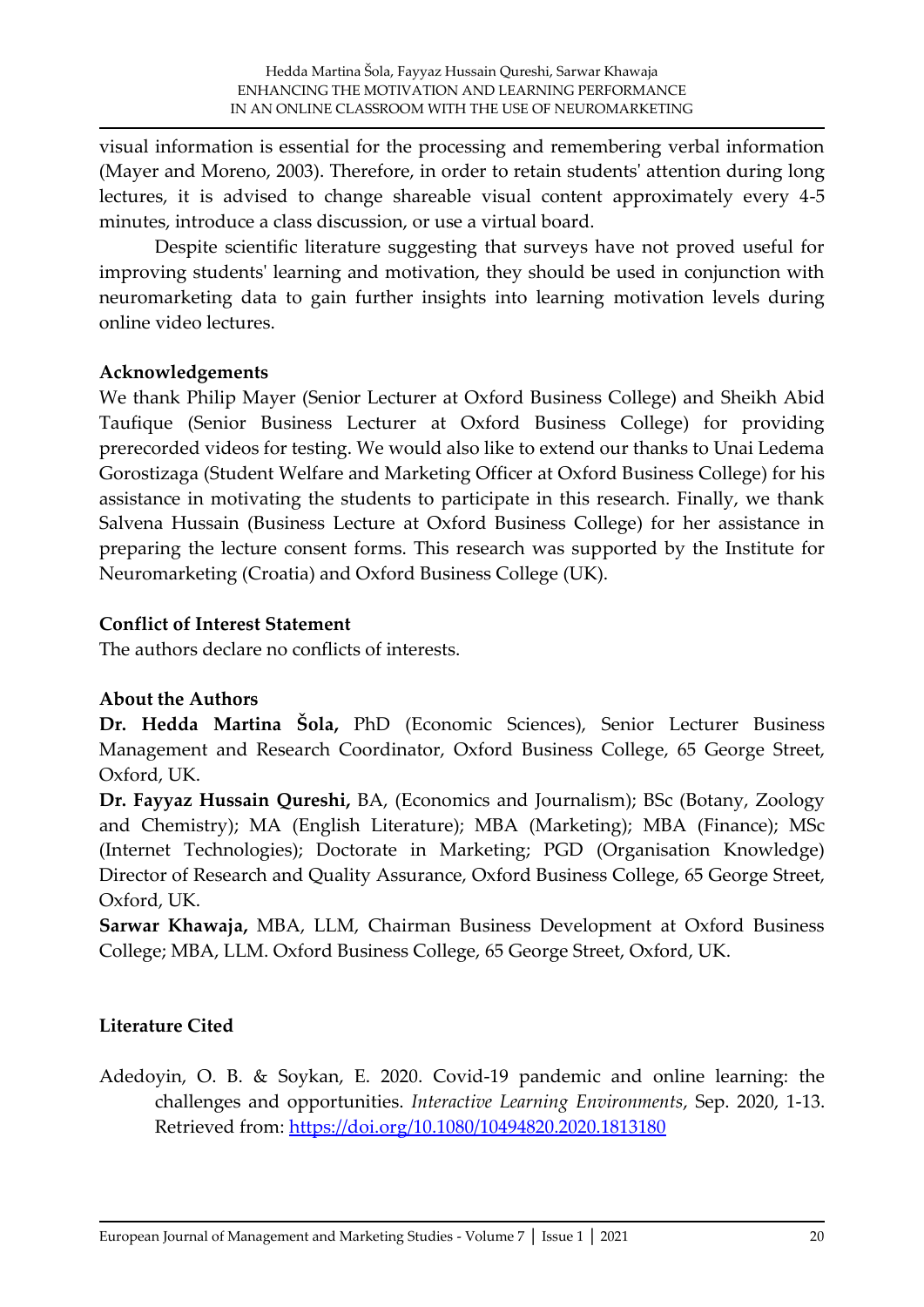- Afzal, H., Ali, I., Aslam Khan, M. & Hamid, K. 2010. A study of university students' motivation and its relationship with their academic performance. *Available at SSRN 2899435*.
- Alammary, A., Sheard, J., & Carbone, A. 2014. Blended learning in higher education: three different design approaches. *Australas. J. Educ. Technol.* 30, 440–454.
- Al-Awni, A. 2016. Mood extraction using facial features to improve learning curves of students in e-learning systems. *International journal of advanced computer science and applications,* 7**,** 444-453.
- Al-Khalifa, H. S. & George, R. P. 2010. Eye Tracking and e-Learning: Seeing Through Your Students' Eyes. *eLearn,* 2010.
- Atchley, W., Akers, C. & Wingenbach, G. 2013. Comparison of Course Completion and Student Performance through Online and Traditional Courses. *International Review of Research in Open and Distance Learning*, 14 (4), 104-116.
- <span id="page-20-0"></span>Bailenson, J. N., Beall, A. C., Blascovich, J., Raimundo, M. & Weisbuch, M. Intelligent agents who wear your face: Users' reactions to the virtual self. International Workshop on Intelligent Virtual Agents, 2001. Springer, 86-99.
- Barrios, V. M. G., Gütl, C., Preis, A. M., Andrews, K., Pivec, M., Mödritscher, F. & Trummer, C. 2004. AdELE: A framework for adaptive e-learning through eye tracking. *Proceedings of IKNOW***,** 609-616.
- Bento, R. & Schuster, C. 2003. Participation: The Online Challenge. In A. Aggarwal (Ed.), Web-based education: Learning from experience (pp. 156-64). Hershey, PA: Idea Group Publishing
- Bhatnagar, R., Kim, J. & Many, J. E. 2014. Candidate surveys on program evaluation: Examining Instrument reliability, validity and program effectiveness. *American Journal of Educational Research,* 2**,** 683-690.
- Chae, S. W. & Lee, K. C. 2013. Exploring the effect of the human brand on consumers' decision quality in online shopping: An eye‐tracking approach. *Online Information Review*.
- Colliot, T. & Jamet, E. 2018. Understanding the effects of a teacher video on learning from a multimedia document: an eye-tracking study. *Educational Technology Research and Development,* 66**,** 1415-1433.
- Davies, J. & Graff, M. 2005. Performance in e-Performance in e-learning: Online participation and student grades. *British Journal of Educational Technology*, 36 (4), 657–663.
- Dewan, M. A. A., Murshed, M. & Lin, F. 2019. Engagement detection in online learning: a review. *Smart Learning Environments,* 6**,** 1-20.
- Dray, B. J., Lowenthal, P. R., Miszkiewicz, M. J., Ruiz‐Primo, M. A. & Marczynski, K. 2011. Developing an instrument to assess student readiness for online learning: A validation study. *Distance Education,* 32**,** 29-47.
- Ekman, P. 1993. Facial expression and emotion. *American psychologist,* 48**,** 384.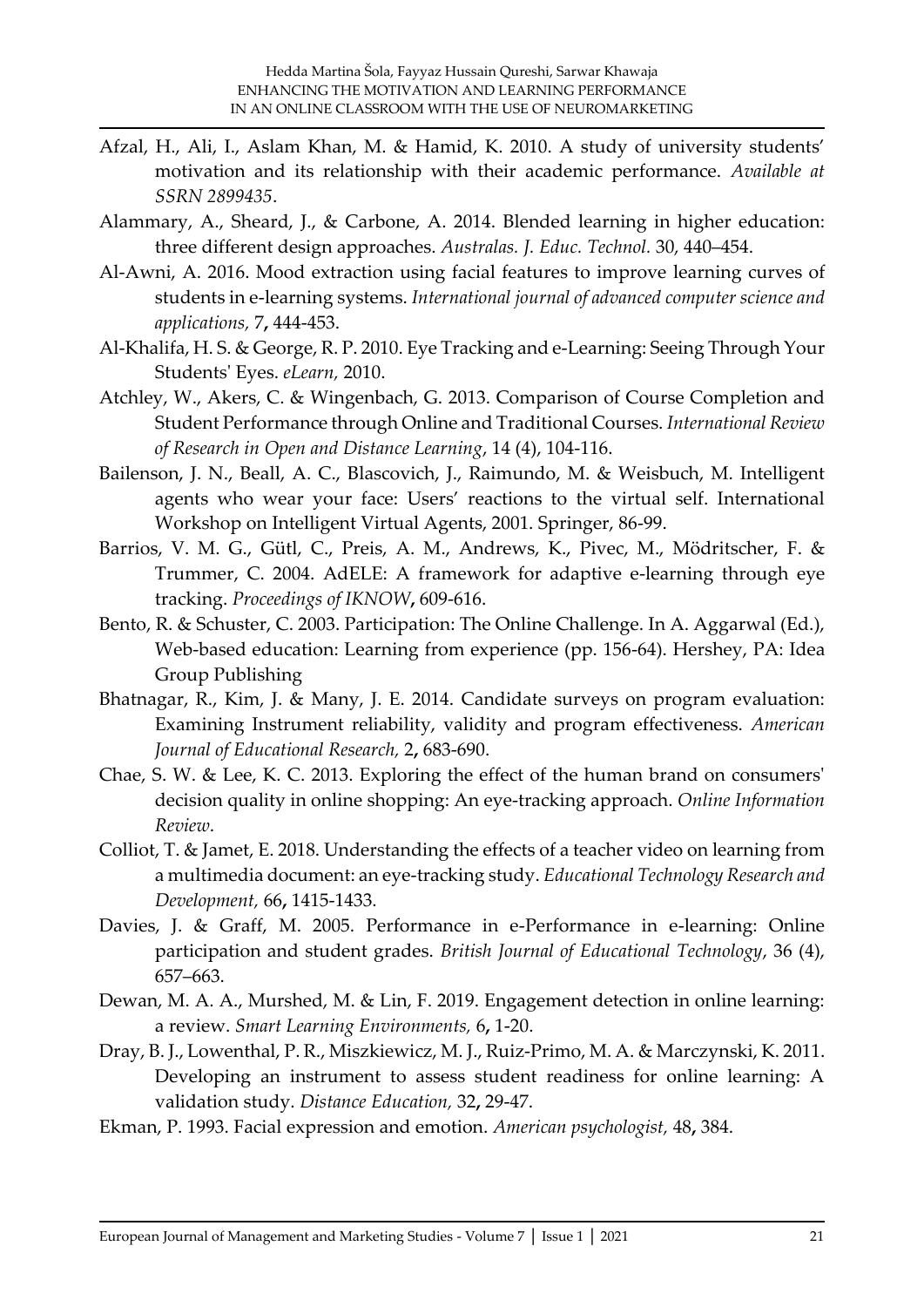- Ekwunife-Orakwue, K. C. V. & Teng, T. L. 2014. The impact of transactional distance dialogic interactions on student learning outcomes in online and blended environments. *Comput. Educ.* 78, 414–427.
- <span id="page-21-1"></span>El Haddioui, I. & Khaldi, M. 2012. Learner behaviour analysis through eye tracking. *International Journal of Computer Science Research and Application,* 2**,** 11-18.
- Ferguson, J. M., & De Felice, A. E. 2010. Length of online course and student satisfaction, perceived learning, and academic performance. *Int. Rev. Res. Open Distance Learn.* 11, 73–84
- Galesic, M. & Yan, T. 2011. Use of eye tracking for studying survey response processes. *Social and behavioural research and the internet: Advances in applied methods and research strategies***,** 349-370.
- Garrison, D. R., & Kanuka, H. 2004. Blended learning: uncovering its transformative potential in higher education. *Internet High. Educ.* 7, 95–105.
- Glazier, R. A. 2016 Building Rapport to Improve Retention and Success in Online Classes, Journal of Political Science Education
- <span id="page-21-0"></span>Heijstra, T. M. & Rafnsdottir, G. L. 2010. The Internet and academics' workload and work–family balance. *The Internet and Higher Education,* 13**,** 158-163.
- Holmqvist, K., Nyström, M., Andersson, R., Dewhurst, R., Jarodzka, H. & Van de Weijer, J. 2011. *Eye tracking: A comprehensive guide to methods and measures*, OUP Oxford.
- Hyönä, J. 2010. The use of eye movements in the study of multimedia learning. *Learning and Instruction,* 20**,** 172-176.
- Irie, K. 2003. What do we know about the language learning motivation of university students in Japan? Some patterns in survey studies. *JALT Journal,* 25**,** 86-100.
- Johnson, L., Adams Becker, S., Estrada, V. & Freeman, A. 2015. *NMC horizon report: 2015 higher education edition*. Austin, Texas: The New Media Consortium. Retrieved from [http://cdn.nmc.org/media/2015-nmc-horizon-report-HE-EN.pdf.](http://cdn.nmc.org/media/2015-nmc-horizon-report-HE-EN.pdf)
- Jordan, K. 2015b. *MOOC completion rates: The data*. Retrieved from <http://www.katyjordan.com/MOOCproject.html>
- Kerr, M. S., Rynearson, K., and Kerr, M. C. (2006). Student characteristics for online learning success. Internet Higher Educ. 9, 91–105.
- Knight, B. A., Horsley, M. & Eliot, M. 2014. Eye tracking and the learning system: an overview. *Current trends in eye tracking research***,** 281-285.
- Law, K. M. Y., Geng, S. & Li, T. 2019. Student enrolment, motivation and learning performance in a blended learning environment: The medicating effects of social, teaching, and cognitive presence. *Computers & Education*, 136 (2009), 1-12.
- Lee, N., Broderick, A. J. & Chamberlain, L. 2007. What is 'neuromarketing'? A discussion and agenda for future research. *International journal of psychophysiology,* 63**,** 199-204.
- Loh, K. K., Tan, B. Z. H. & Lim, S. W. H. 2016. Media multitasking predicts video-recorded lecture learning performance through mind wandering tendencies. *Computers in Human Behaviour,* 63**,** 943-947.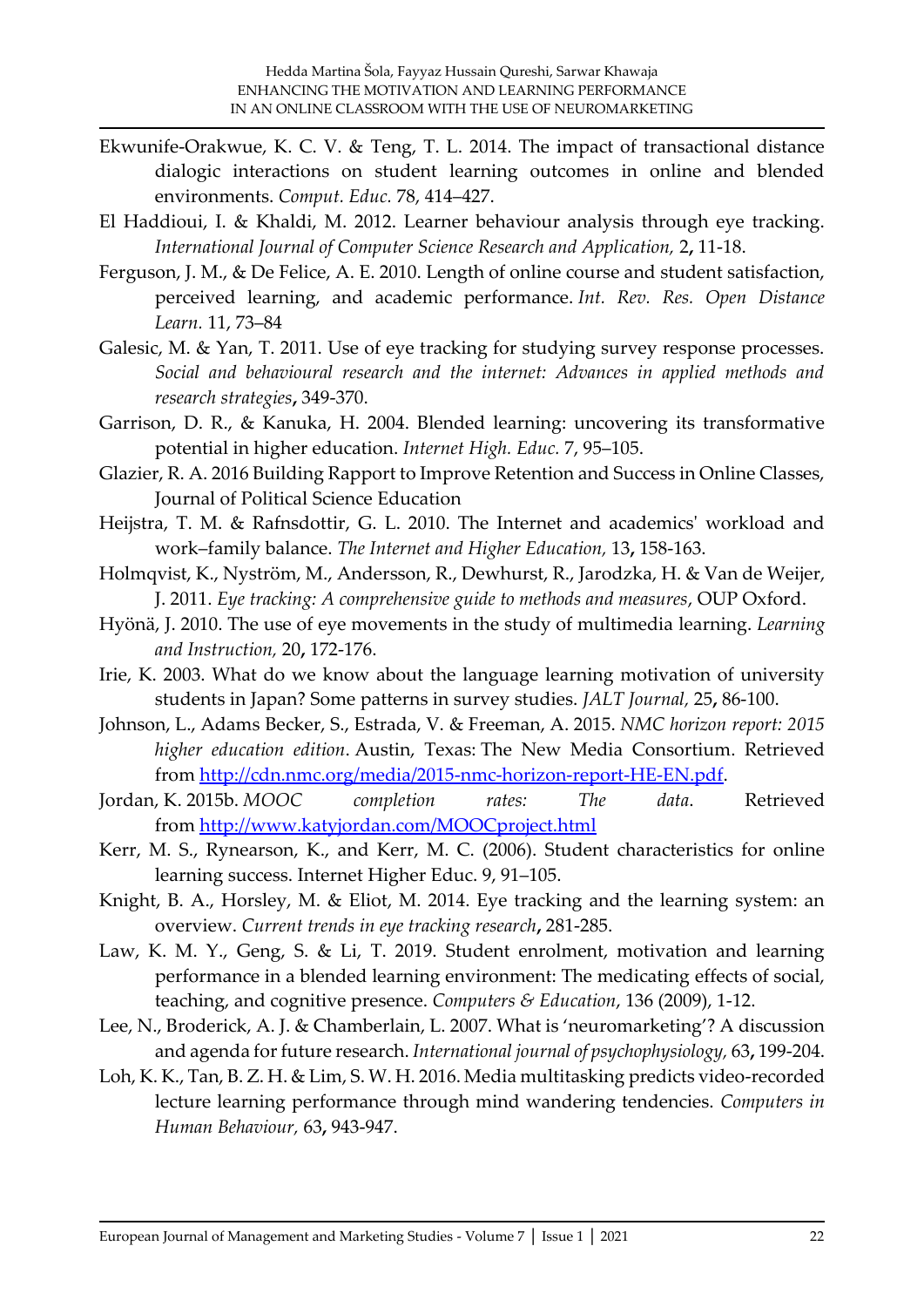- Loh, M.-P., Wong, Y.-P. & Wong, C.-O. Facial expression analysis in e-learning systemsthe problems and feasibility. Fifth IEEE International Conference on Advanced Learning Technologies (ICALT'05), 2005. IEEE, 442-446.
- Mason, L., Pluchino, P. & Tornatora, M. C. 2016. Using eye-tracking technology as an indirect instruction tool to improve text and picture processing and learning. *British Journal of Educational Technology,* 47**,** 1083-1095.
- Mattice, N. J. & Dixon, P. S. 1999. Student Preparedness for Distance Education.
- Mayer, R. E. & Moreno, R. 2003. Nine ways to reduce cognitive load in multimedia learning. *Educational psychologist,* 38**,** 43-52.
- <span id="page-22-2"></span>Mundial, A. M. 2019. Declaración de Helsinki de la AMM-Principios éticos para las investigaciones médicas en seres humanos.
- Olofsson, A. D. 2007. Participation in an educational online learning community. *Journal of Educational Technology & Society,* 10 (4), 28–38.
- Paivio, A. 2013. *Imagery and verbal processes*, Psychology Press.
- Pan, G., Zang, Y. & Wu, D. 2010. A survey on English learning motivation of students in Qingdao agricultural university. *Journal of Language Teaching and Research,* 1**,** 151- 156.
- Patterson, B., and Mcfadden C. 2009. Attrition in Online and Campus Degree Programs." Online Journal of Distance Learning Administration 12(2).
- <span id="page-22-0"></span>Pintrich, P. R. 2004. A conceptual framework for assessing motivation and self-regulated learning in college students. *Educational psychology review,* 16**,** 385-407.
- <span id="page-22-1"></span>Pro, T. 2017. Eye tracking for research. *URL: https://www.tobiipro.com*.
- Qureshi, F., Khawaja, S., Zia, T. 2020, Mature Undergraduate Students' Satisfaction with Online Teaching During the Covid-19. European Journal of Education Studies, Vol 7, No 12
- Risko, E. F., Anderson, N., Sarwal, A., Engelhardt, M. & Kingstone, A. 2012. Everyday attention: Variation in mind wandering and memory in a lecture. *Applied Cognitive Psychology,* 26**,** 234-242.
- Robal, T., Zhao, Y., Lofi, C. & Hauff, C. Webcam-based attention tracking in online learning: A feasibility study. 23rd International Conference on Intelligent User Interfaces, 2018. 189-197.
- Rothkrantz, L. Dropout rates of regular courses and MOOCs. International Conference on Computer Supported Education, 2016. Springer, 25-46.
- Schacter, D. L. & Szpunar, K. K. 2015. Enhancing attention and memory during videorecorded lectures. *Scholarship of Teaching and Learning in Psychology,* 1**,** 60.
- Sharma, P., Esengönül, M., Khanal, S. R., Khanal, T. T., Filipe, V. & Reis, M. J. Student concentration evaluation index in an e-learning context using facial emotion analysis. International Conference on Technology and Innovation in Learning, Teaching and Education, 2018. Springer, 529-538.
- Sharples, M., Adams, A., Ferguson, R., Gaved, M., McAndrew, P., Rienties, B. & Whitelock, D. (2014). *Innovating Pedagogy 2014: Exploring new forms of teaching, learning and assessment, to guide educators and policy makers*. United Kingdom: The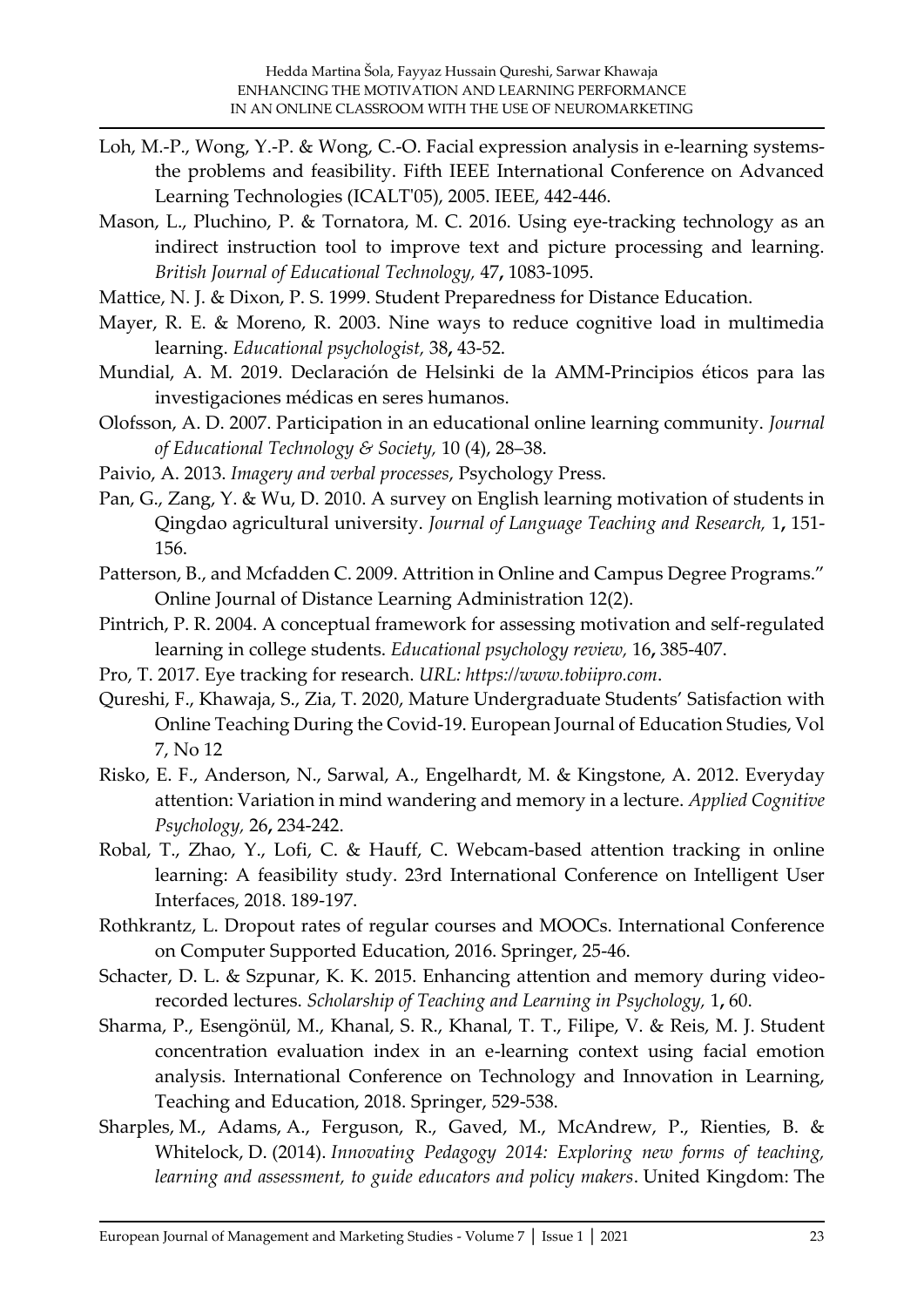Open University. Retrieved from [http://www.open.ac.uk/iet/main/files/iet](http://www.open.ac.uk/iet/main/files/iet-web/file/ecms/web-content/Innovating_Pedagogy_2014.pdf)[web/file/ecms/web-content/Innovating\\_Pedagogy\\_2014.pdf.](http://www.open.ac.uk/iet/main/files/iet-web/file/ecms/web-content/Innovating_Pedagogy_2014.pdf)

- Shea, P. & Bidjerano, T. 2014. Does online learning impede degree completion? A national study of community college students. *Comput. Educ.* 75, 103–111.
- Shen, L., Wang, M. & Shen, R. 2009. Affective e-learning: Using "emotional" data to improve learning in pervasive learning environment. *Journal of Educational Technology & Society,* 12**,** 176-189.
- Skordis-Worrall, J., Haghparast-Bigdoli, H., Batura, N. & Hughes, J. 2015. Learning Online: A Case Study Exploring Student Perceptions and Experience of a Course in Economic Evaluation. *International Journal of Teaching and Learning in Higher Education*, 27 (3), 413-22. Retrieved from https://files.eric.ed.gov/fulltext/EJ1093737.pdf
- <span id="page-23-0"></span>Smith, P. J. 2005. Learning preferences and readiness for online learning. *Educational psychology,* 25**,** 3-12.
- Stover, C. 2005. Measuring-and Understanding-Student Retention. Distance Education Rert 9(16): 1–7.
- Sun, A., Li, Y.-J., Huang, Y.-M. & Li, Q 2017. Using facial expression to detect emotion in e-learning system: A deep learning method. International Symposium on Emerging Technologies for Education, Springer, 446-455.
- Sungkur, R. K., Antoaroo, M. A. & Beeharry, A. 2016. Eye tracking system for enhanced learning experiences. *Education and Information Technologies,* 21**,** 1785-1806.
- Terry, N. 2001. Assessing Enrollment and Attrition Rates for the Online MBA. The Journal 28(7): 64–68
- Vonderwell, S., & Zachariach, S. 2005. Factors that influence participation in online learning. *Journal of Research on Technology in Education*, 38 (2), 213–230
- Wilson, M. R., Vine, S. J., Bright, E., Masters, R. S., Defriend, D. & Mcgrath, J. S. 2011. Gaze training enhances laparoscopic technical skill acquisition and multi-tasking performance: a randomized, controlled study. *Surgical endoscopy,* 25**,** 3731-3739.
- Yang, J. C., Quadir, B., Chen, N. S. & Miao, Q. 2016. Effects of online presence on learning performance in a blog-based online course. *Internet High. Educ.* 30, 11–20
- Yuan, C. H. & Wu, Y. J. 2020. Mobile instant messaging or face-to-face? Group interactions in cooperative simulations. *Comput. Hum. Behav.* 113:106508
- Zhan, Z., Zhang, L., Mei, H. & Fong, P. S. 2016. Online learners' reading ability detection based on eye-tracking sensors. *Sensors,* 16**,** 1457.
- <span id="page-23-1"></span>Zurawicki, L. 2010. *Neuromarketing: Exploring the brain of the consumer*, Springer Science & Business Media.